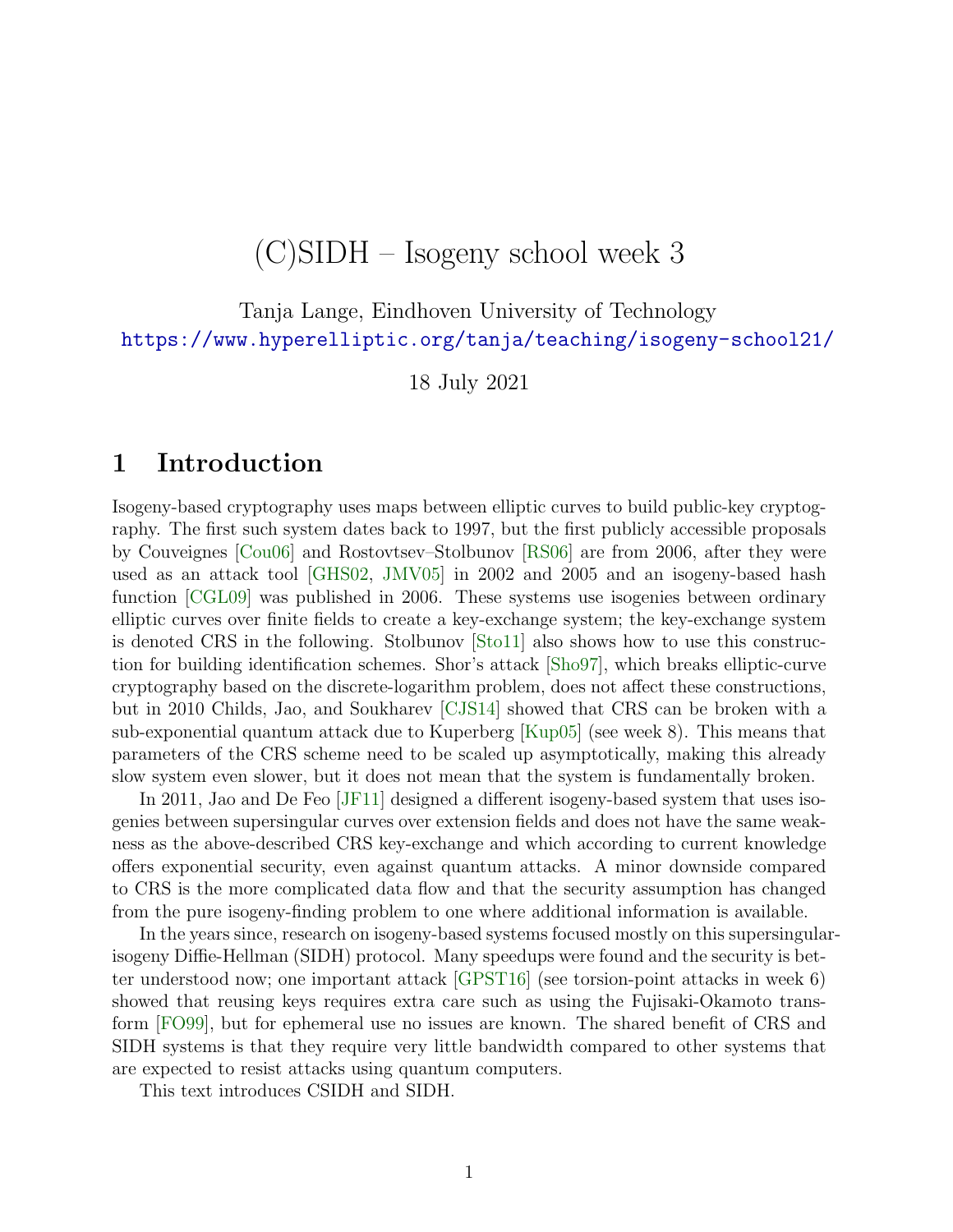# 2 Mathematics background: elliptic curves and isogenies

For basics on elliptic curves and isogenies see the lectures from week 1 [\[Pan21\]](#page-15-4). This section only settles notation so that the text can be read as standalone.

### 2.1 Weierstrass curves and twists

Let p be a prime larger than 3 and  $n > 0$  an integer. Let  $\mathbb{F}_{p^n}$  denote the finite field with  $p^n$  elements. An elliptic curve E over  $\mathbb{F}_{p^n}$  can be written in short Weierstrass form

$$
E: y^2 = x^3 + ax + b
$$
,  $a, b \in \mathbb{F}_{p^n}$  and  $4a^3 + 27b^2 \neq 0$ .

Points on the elliptic curves over  $\mathbb{F}_{p^n}$  are all pairs  $(x, y) \in \mathbb{F}_{p^n}^2$  which satisfy the curve equation along with an extra point  $\infty$ . These points form a group with  $\infty$  as neutral element. This same group operation works for points over any extension field of  $\mathbb{F}_{p^n}$ . We use  $E/\mathbb{F}_{p^n}$  to denote that E is defined over  $\mathbb{F}_{p^n}$ ; we use  $E(\mathbb{F}_{p^n})$  to denote the group of points on E over  $\mathbb{F}_{p^n}$ , and we use E when speaking about properties that hold independently of the extension field.

Two elliptic curves  $E_1/\mathbb{F}_{p^n}$  and  $E_2/\mathbb{F}_{p^n}$  are *isomorphic over*  $\mathbb{F}_{p^n}$  if there exists a polynomial map over  $\mathbb{F}_{p^n}$  that maps points  $(x, y)$  on  $E_1$  to points on  $E_2$  in a one-to-one way which is compatible with the group operation. If  $E_1$  and  $E_2$  are given in short Weierstrass form with  $ab \neq 0$  any isomorphism has the form  $(x, y) \mapsto (u^2x, u^3y)$  for some  $u \neq 0$ .

The systems we present later will consider elliptic curves up to isomorphism, i.e., work with *isomorphism classes*. They thus require a unique representative for each class. The typical choice of invariant for isomorphism classes is the j-invariant which for curves in Weierstrass form is  $j = 1728 \cdot 4a^3/(4a^3 + 27b^2)$ . For the example  $(x, y) \mapsto (u^2x, u^3y)$ map given above the curve coefficients satisfy  $a_2 = u^4 a_1$  and  $b_2 = u^6 b_1$  which gives the same j for  $E_1$  and  $E_2$ . Note, however, that the j-invariant uniquely describes isomorphism classes over an algebraic closure of  $\mathbb{F}_{p^n}$ , two curves having the same *j*-invariant need not be isomorphic over  $\mathbb{F}_{p^n}$ .

A twist of a curve  $E/\mathbb{F}_{p^n}$  is a curve  $E'/\mathbb{F}_{p^n}$  that is isomorphic to the first over some extension field. The degree of the twist is the smallest degree of extension of  $\mathbb{F}_{p^n}$  over which the isomorphism is defined. A quadratic twist of a curve  $E/\mathbb{F}_{p^n}$  is a curve that is isomorphic to the first over  $\mathbb{F}_{p^{2n}}$  and not over  $\mathbb{F}_{p^n}$ . Let  $\nu$  be a nonsquare over  $\mathbb{F}_{p^n}$ , then  $y^{2} = x^{3} + ay^{2} + by^{3}$  is a quadratic twist of  $y^{2} = x^{3} + ax + b$ .

The number of points on an elliptic curve over  $\mathbb{F}_{p^n}$  is roughly  $p^n$ : for  $\#E(\mathbb{F}_{p^n}) = p^n + 1 - t$ the integer t lies in the interval  $[-2p^{n/2}, 2p^{n/2}]$ . An elliptic curve over  $\mathbb{F}_{p^n}$  is *supersingular* if  $t \equiv 0 \mod p$ , else the curve is *ordinary*.

The *order* of a point  $P \in E(\mathbb{F}_{p^n})$  is the smallest integer  $k > 0$  such that  $[k]P = \infty$ , where  $[k]P$  means the addition of k copies of P. Since there are only finitely many points in  $E(\mathbb{F}_{p^n})$  the order of every point is finite; furthermore, the order of any point  $P \in E(\mathbb{F}_{p^n})$ divides the group order  $\#E(\mathbb{F}_{p^n})$ . For every prime  $\ell$  not dividing p there are either 1,  $\ell$ , or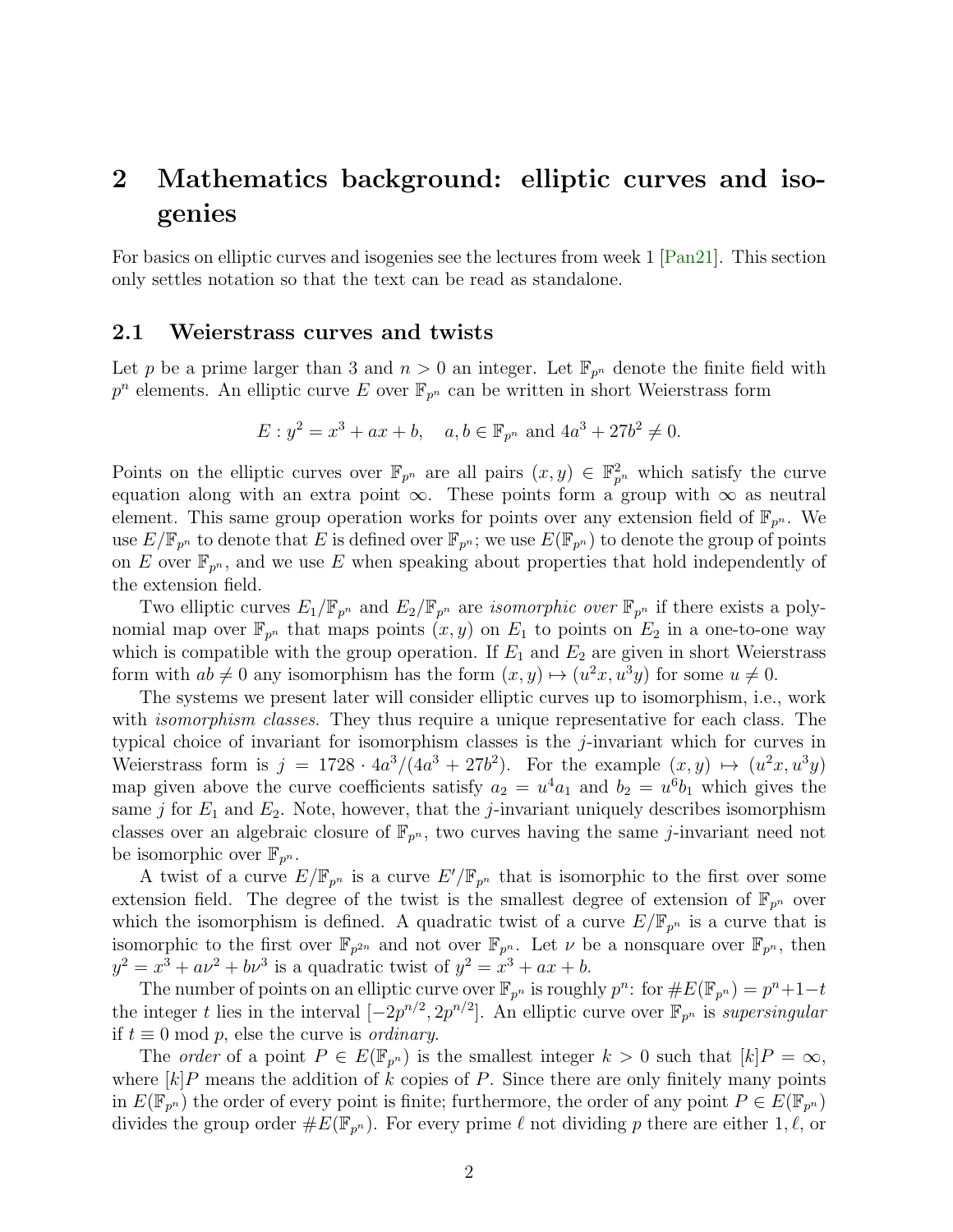$\ell^2$  points P with  $[\ell]P = \infty$ . The first case corresponds to only  $P = \infty$  satisfying  $[k]P = \infty$ . The second case corresponds to  $\ell - 1$  points of order  $\ell$  and  $\infty$  satisfying the equations; these points form a cyclic group that behaves like  $\mathbb{Z}/\ell$ . The third case corresponds to  $\ell^2-1$ points of order  $\ell$  and  $\infty$  satisfying the equations; these points form a product of two cyclic groups that behaves like  $\mathbb{Z}/\ell \times \mathbb{Z}/\ell$ . In particular, in this case all points of order  $\ell$  are given as a linear combination  $[a]P + [b]Q, a, b \in [0, \ell - 1]$ , where P and Q are points of order  $\ell$ and Q is not a multiple of P.

### 2.2 Montgomery curves

There are other representations of elliptic curves, most notably Montgomery form [\[Mon87\]](#page-15-5)

$$
BY^{2} = X^{3} + AX^{2} + X, \quad A, B \in \mathbb{F}_{p^{n}} \text{ and } B(A^{2} - 4) \neq 0
$$

and Edwards form [\[BL07\]](#page-13-0) which have advantages for implementations and, sometimes, for exposition. We will use Montgomery curves for most of the exposition. They are very similar to Weierstrass curves and have neutral element  $\infty$ , typically thought high up in the direction of the y-axis, and  $-(X, Y) = (X, -Y)$ . They have the following addition formulas for the main cases of adding  $P = (X_1, Y_1)$  and  $Q = (X_2, Y_2)$  giving  $(X_3, Y_3)$  with  $X_3 = B\lambda^2 - X_1 - X_2 - A, Y_3 = \lambda(X_1 - X_3) - Y_1$  and

$$
\lambda = \begin{cases} (Y_1 - Y_2)/(X_1 - X_2) & \text{for } \begin{cases} P \neq \pm Q \\ (3X^2 + AX + 1)/(2B) & P = Q \neq -Q \end{cases} \end{cases}
$$

Montgomery curves are particularly interesting because they offer efficient differential addition when using only X coordinates. Differential addition means that you can add  $P$ and Q if you know their difference  $Q - P$ . In the case of X-only arithmetic this means computing  $X(P+Q)$  given  $X(P), X(Q)$ , and  $X(Q-P)$ .

The Montgomery ladder uses differential addition to compute scalar multiples. The ladder starts with  $P_0 = \infty$  and  $P_1 = P$  and scans the scalar from the most significant bit to the least significant bit, each step updates  $P_0 = [2]P_0, P_1 = P_0 + P_1$  if the bit is 0 and  $P_0 = P_0 + P_1, P_1 = [2]P_1$  if the bit is 1. Note that the difference  $P_1 - P_0 = P$  is invariant under the update steps and that for each addition the difference is thus P or  $\infty$  (for the doubling).

When using X-only arithmetic we use 0 to represent  $\infty$  as well as  $(0,0)$ . The formulas for doubling compute  $X_3 = (X_1^2 - 1)^2/(4X_1(X_1^2 + AX_1 + 1))$ . For the differential addition let X<sup>−</sup> denote the X-coordinate of the difference. The X-coordinate of the sum is given by  $X_3 = ((X_1 + 1)(X_2 - 1) + (X_1 - 1)(X_2 + 1))^2 / (X_-(X_1 + 1)(X_2 - 1) - (X_1 - 1)(X_2 + 1))^2).$ 

See the [EFD](http://hyperelliptic.org/EFD/g1p/index.html) for more curve shapes and efficient formulas, incl. formulas for handling these computations in projective coordinates. Week 10 will also cover more on efficient arithmetic.

For  $\nu$  a nonsquare over  $\mathbb{F}_{p^n}$  and  $A \neq 0$ , a quadratic twist of  $E : BY^2 = X^3 + AX^2 + X$  is given by  $E': \nu BY^2 = X^3 + AX^2 + X$ . Each  $X \in \Phi_p$  satisfies either that  $X^3 + AX^2 + X$  is a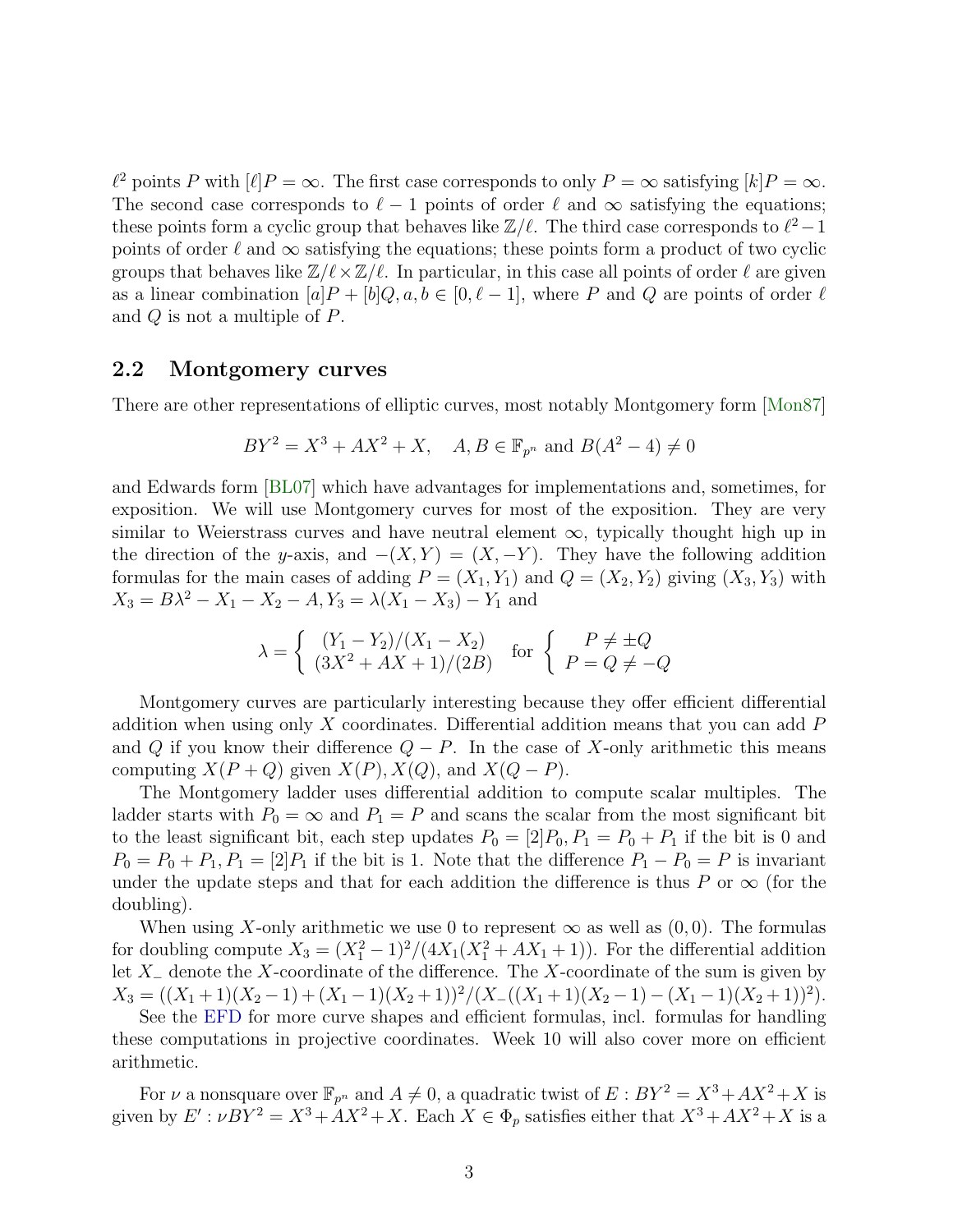square in  $\mathbb{F}_p$ , thus there are two points  $(X, \pm \sqrt{X^3 + AX^2 + X})$  in  $E(\mathbb{F}_p)$ ; or  $X^3 + AX^2 + X$ is not a square in  $\mathbb{F}_p$ , thus there are two points  $(X, \pm \sqrt{\nu(x^3 + AX^2 + X)})$  in  $E'(\mathbb{F}_p)$ ; or  $X^3 + AX^2 + X = 0$ , thus  $(X,0)$  is a point in  $E(\Phi_p)$  and in  $E'(\mathbb{F}_p)$ . Combining these three cases gives two points for each  $X \in \mathbb{F}_p$ , thus in addition to one point at infinity per curve we have  $\#E(\mathbb{F}_p) + \#E'(\mathbb{F}_p) = 2p + 2$ . Therefore  $\#E(F\Phi_p) = p + 1 - t$  implies  $\#E'(\mathbb{F}_p) = p + 1 + t.$ 

Montgomery curves always have a point  $(0,0)$  of order 2 and at least one of the following:  $X^2 + AX + 1 = (X - X_1)(X - X_2)$ , giving  $(X_1, 0), (X_2, 0)$  of order 2 or there is a point of order 4. Hence, the group order is always divisible by 4.

# 3 Isogenies

For mathematically rigorous definitions of the following see the lecture notes of week 1 [\[Pan21\]](#page-15-4).

## 3.1 Definitions

An *isogeny* between two elliptic curves  $E_1/\mathbb{F}_{p^n}$  and  $E_2/\mathbb{F}_{p^n}$  is a non-constant rational function that maps points from  $E_1$  to points on  $E_2$  and is compatible with the group law. In particular, it maps the neutral element  $\infty_1$  on  $E_1$  to the neutral element  $\infty_2$  on  $E_2$ . Unlike isomorphisms, isogenies need not be 1-to-1 but can (and typically do) have several points map to  $\infty_2$ . For isogenies of interest in cryptography<sup>[1](#page-3-0)</sup>, the *degree*  $\ell$  of an isogeny is the number of points on  $E_1$ , taken over any extension field of  $\mathbb{F}_{p^n}$ , mapping to  $\infty_2$ . Note, this does not mean that  $E_2$  has fewer points than  $E_1$  over  $\mathbb{F}_{p^n}$ , just that some points on  $E_2$  are not in the image of points on  $E_1$  over  $\mathbb{F}_{p^n}$ . In fact, by Tate's theorem,  $E_1/\mathbb{F}_{p^n}$  and  $E_2/\mathbb{F}_{p^n}$  are isogenous if and only if they have the same number of points over  $\mathbb{F}_{p^n}$ , i.e.,  $\#E_1(\mathbb{F}_{p^n}) = \#E_2(\mathbb{F}_{p^n}).$  The set of curves that are isogenous to E is called the *isogeny class* of E. Note that if E is supersingular then all curves in its isogeny class are supersingular; similarly, ordinary curves are isogenous to ordinary curves.

For each isogeny  $\varphi : E_1 \to E_2$  there exists a *dual isogeny*  $\hat{\varphi} : E_2 \to E_1$  which has the same degree  $\ell$  and for which it holds that the composition  $\hat{\varphi} \circ \varphi = [\ell]_{E_1}$  is the multiplicationby- $\ell$  map on  $E_1$  and likewise  $\varphi \circ \hat{\varphi} = [\ell]_{E_2}$ .

## 3.2 Vélu's formulas

The requirement that an isogeny be compatible with the group operation means that points of some order m coprime to  $\ell$  are mapped to points of order m. An isogeny  $\varphi$  of degree  $\ell$  has as kernel (i.e., points mapped to  $\infty_2$ ) a cyclic subgroup of order  $\ell$ , i.e., containing  $\ell$ points, and each kernel uniquely defines an isogeny. These points may be defined over  $\mathbb{F}_{p^n}$ or over some extension field. The isogeny is defined over  $\mathbb{F}_{p^n}$  if the kernel is fixed under the  $p<sup>n</sup>$ -Frobenius map (not pointwise but as a set). The typical way of computing an isogeny is to start with such a subgroup and then to use Vélu's formulas  $[V\dot{7}1]$ , which give an

<span id="page-3-0"></span><sup>1</sup> technically, for separable isogenies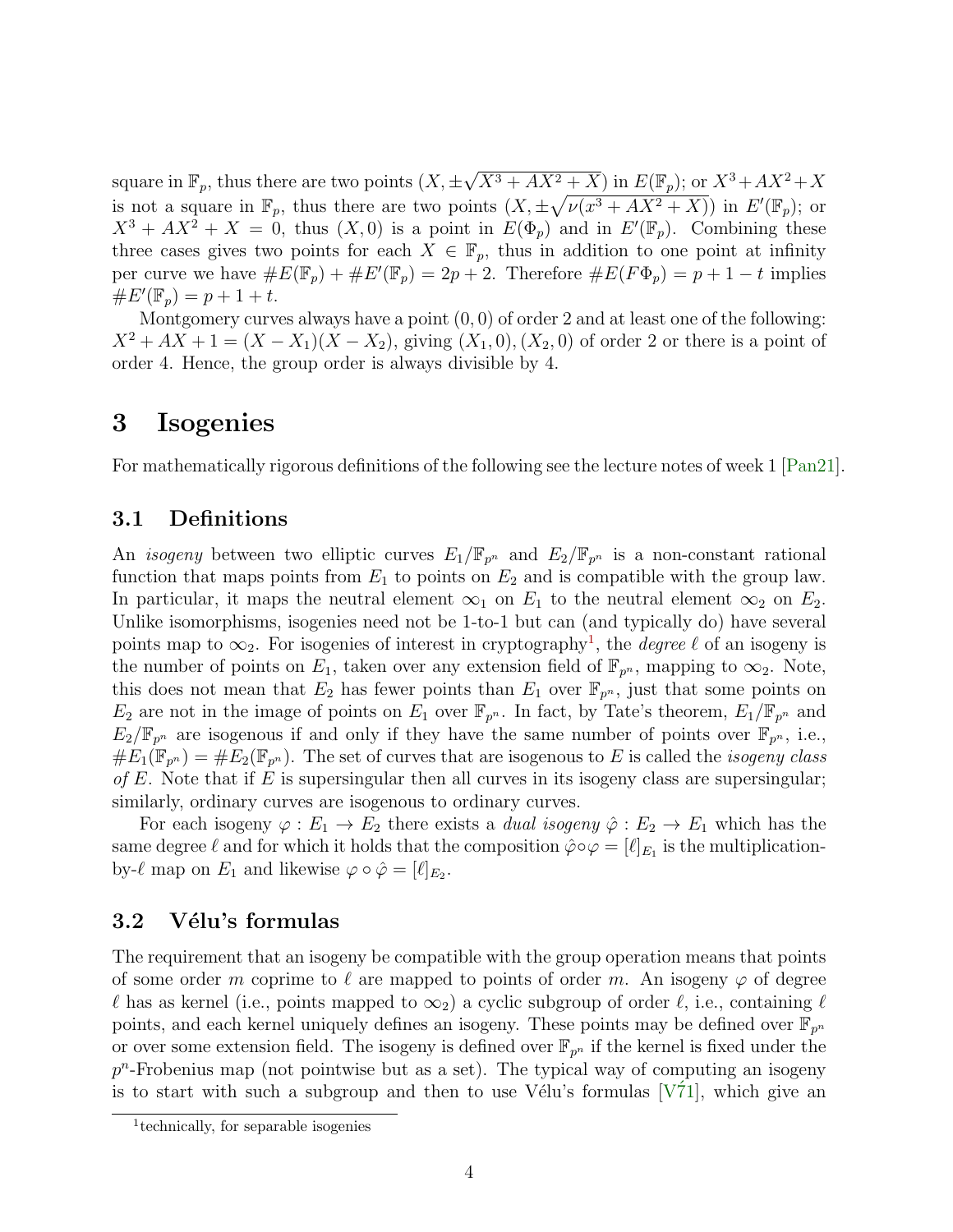explicit equation of the image curve and  $\varphi$  in terms of the coordinates of the points in the kernel. The computational complexity of these formulas grows linearly in  $\ell$  and requires computations in the extension field over which the points in the kernel are defined.

We will need Vélu's formulas for Montgomery curves. Let P have prime order  $\ell$  on  $E_A$ . For  $1 \leq i \leq \ell$  let  $X_i$  be the X-coordinate of  $[i]P$ .

Let

$$
\tau = \prod_{i=1}^{\ell-1} X_i, \quad \sigma = \sum_{i=1}^{\ell-1} \left( X_i - \frac{1}{X_i} \right), \quad f(x) = x \prod_{i=1}^{\ell-1} \frac{x X_i - 1}{x - X_i}.
$$

Then the  $\ell$ -isogeny with kernel  $\langle P \rangle$  is given by

$$
\varphi_{\ell}: E_A \to E_{A'}, (X, Y) \mapsto (f(X), c_0 Y f'(X))
$$

where  $A' = \tau (A - 3\sigma)$ , and  $c_0^2 = \tau$ .

The main operation is to compute the  $X_i$ , just some elliptic-curve additions. Note that  $[\ell - i]P = -[i]P$  and both have the same x-coordinate, so only  $(\ell - 2)/2$  multiples of P need to be computed.

## 3.3 Isogeny graphs

The *l*-isogeny graph over  $\mathbb{F}_{p^n}$  is an undirected graph that has as nodes the isomorphism classes of elliptic curves over  $\mathbb{F}_{p^n}$  and two such classes are connected if there exists an  $\ell$ isogeny from one curve in the class to one in the other class. (By combining the isogeny with an isomorphism each curve in the class can be reached; note that different schemes use different extensions of  $\mathbb{F}_{p^n}$  for defining the isomorphisms). The graph is undirected because for each isogeny  $\varphi : E_1 \to E_2$  $\varphi : E_1 \to E_2$ , the dual isogeny  $\hat{\varphi}$  provides a map back.<sup>2</sup> In an  $\ell$ -isogeny graph each node has zero, one, two, or  $\ell + 1$  edges. This number depends on the structure of the set of points of order  $\ell$  on the elliptic curve, which is a subgroup of  $\mathbb{Z}/\ell \times \mathbb{Z}/\ell$ . Each order- $\ell$  subgroup defines an isogeny over some extension field and zero, one, two, or  $\ell + 1$  curves that are  $\ell$ -isogenous to this curve may be defined over the same field.

The set of all curves over a field  $\mathbb{F}_{p^n}$  splits into multiple disjoint components consisting of curves  $\ell$ -isogenous to one another. In the following, we only consider curves having the same number of points, i.e. curves that are isogenous under an isogeny of some degree. Note that this does not imply that all of these curves are connected under an  $\ell$  isogeny for some fixed  $\ell$ .

### 3.4 Isogeny graph for ordinary curves

<span id="page-4-0"></span><sup>2</sup>For isogenies landing back on the same curve one might need to introduce directions in order not to over count.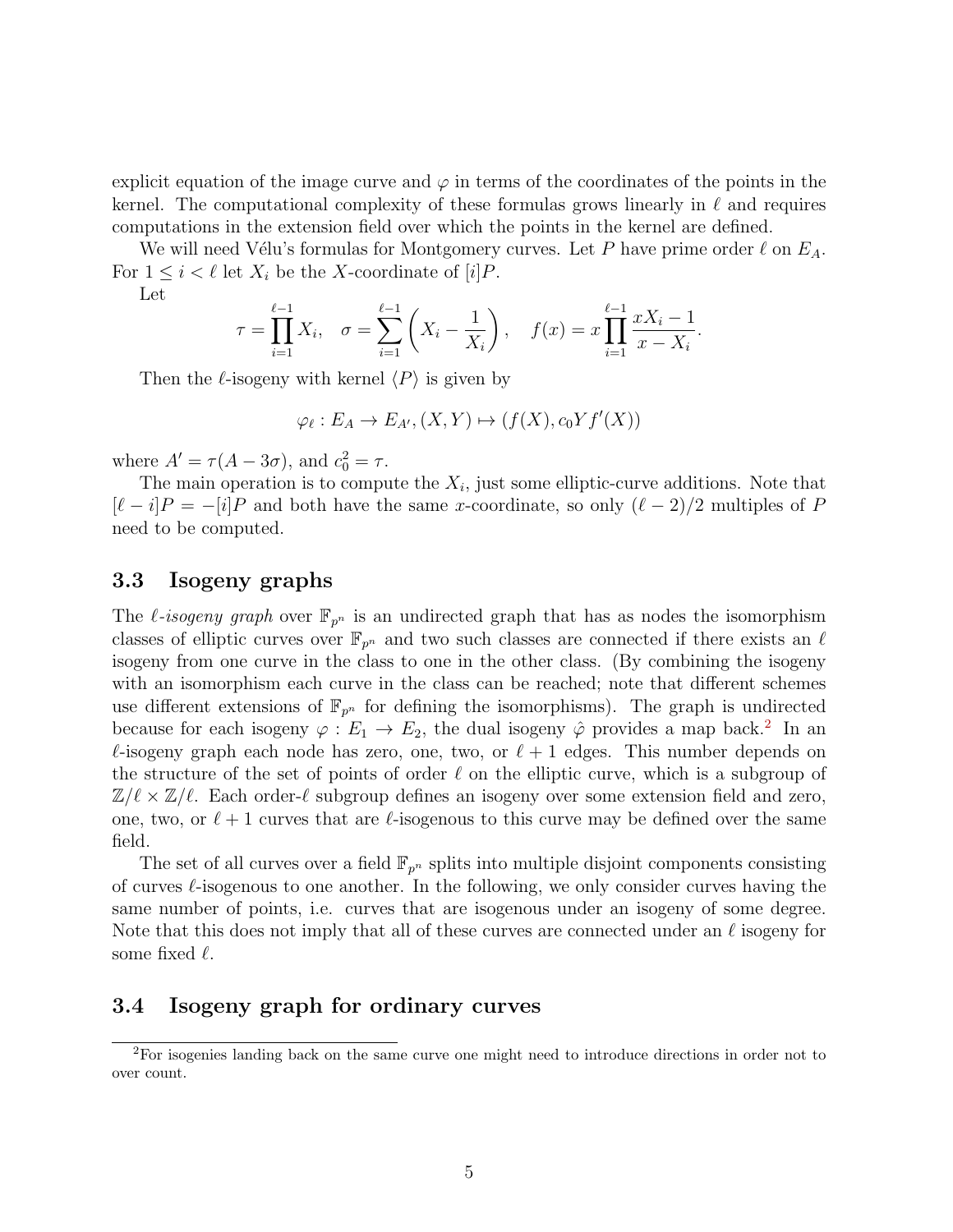Components of the  $\ell$ -isogeny graph consisting of ordinary curves form (parts of) *volcanoes* (see Figure [1](#page-5-0)) for an illustration). A full volcano consists of a circular rim (the top of the volcano) and each of the nodes of the rim additionally has  $\ell - 1$  edges pointing downwards, each node on lower levels has  $\ell$  edges pointing downwards. CRS uses only the top of the volcano and thus pick isogeny classes where that part is large. Each node in the top has exactly two neighbors and repeated application of  $\ell$  isogenies makes multiple steps in the same direction. For different isogeny degrees  $\ell_i$  the rim might split into multiple rims or multiple rims get combined into a larger one. The maximal size of the rim is the class number of the endomorphism ring; for details on what this means see [\[Sut12\]](#page-16-3) and the lectures on class groups in



<span id="page-5-0"></span>Figure 1: Isogeny graph for 3 isogenies forming a volcano with rim and two more levels. Image credit: Lorenz Panny.

week 1 [\[Bia21\]](#page-13-1). An important property for the CRS system is that the action of isogenies on ordinary elliptic curves is commutative, i.e., the order of applying  $\ell_1$  and  $\ell_2$  isogenies does not change the isomorphism class of the image curve.

## 3.5 Isogeny graph for supersingular curves

All isomorphism classes of supersingular elliptic curves over extensions of  $\mathbb{F}_p$  have their j-invariant defined over  $\mathbb{F}_{p^2}$ , so considering isomorphism classes of supersingular elliptic curves over  $\mathbb{F}_{p^2}$  covers all classes of supersingular curves, where the isomorphisms are taken over extension fields of  $\mathbb{F}_{p^2}$ .

There are of roughly  $p/12$  isomorphism classes of elliptic curves over  $\mathbb{F}_{p^2}$ . The graph of  $\ell$  isogenies is (almost)  $\ell + 1$  regular and Ramanujan. This means that the graph is very well connected and any node in the graph can be reached in few steps from any other node (rapid mixing). It also means that there is no sense of direction – in computing a sequence of  $\ell$  isogenies one can avoid going back but each step offers a choice of  $\ell$  other edges forward.

Figure [2](#page-5-1) shows an example for 2 and 3 isogenies for isomorphism classes of curves over  $\mathbb{F}_{419^2}$ , where each node corresponds to a  $j$ -invariant. The isomorphism classes are arranged around the circle; orange edges are 2 isogenies an blue ones 3 isogenies. This figure is typical for the full isogeny graph of supersingular curves. Note that endomorphism rings of supersingular curves are orders in a quaternion alge-



<span id="page-5-1"></span>Figure 2: Nodes: Supersingular elliptic curves  $\mathbb{F}_{419^2}$ , edges are 2 and 3 isogenies. Image credit: Lorenz Panny.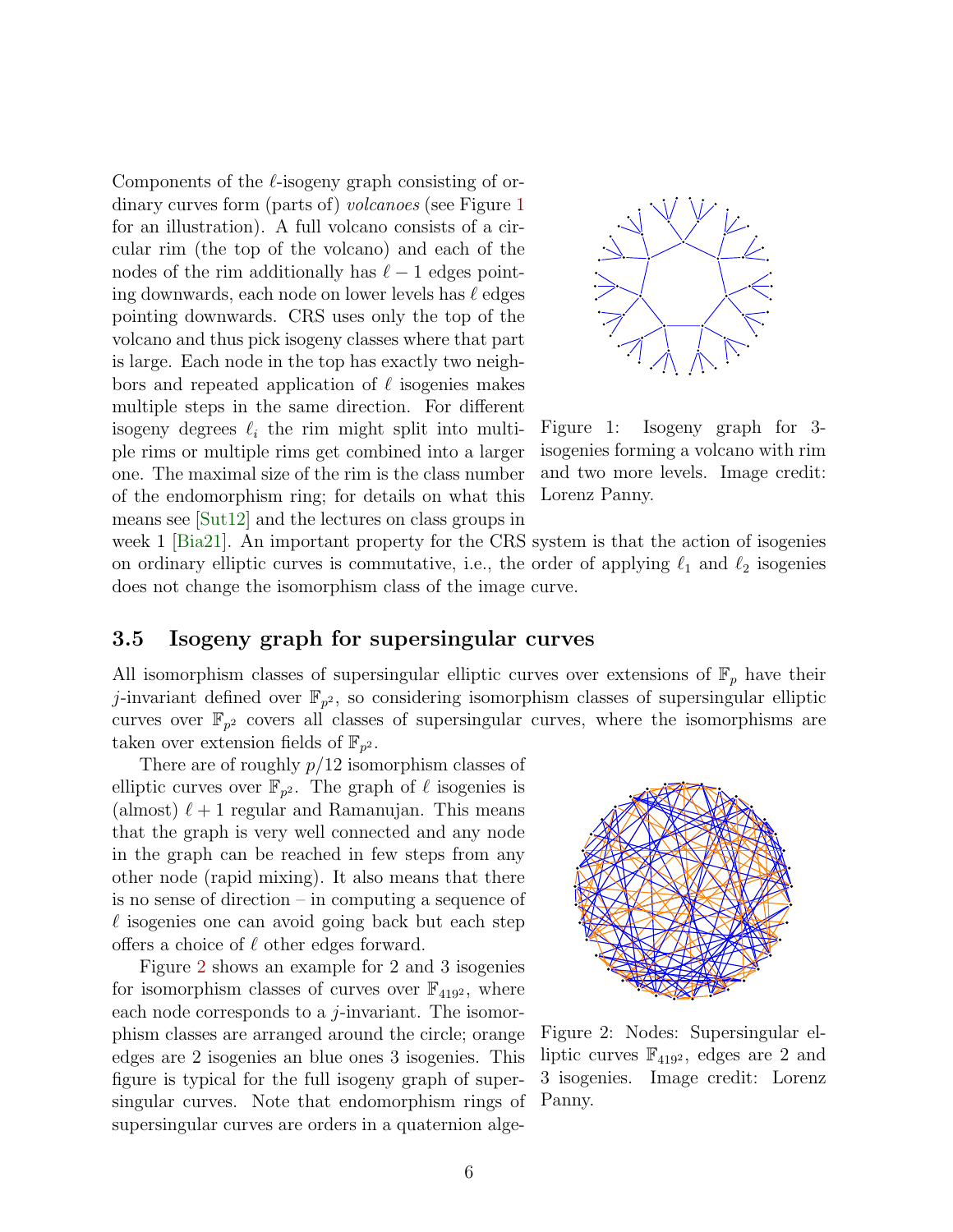bra, see [\[Pan21,](#page-15-4) Section 2.3], so in particular they are not commutative.

## <span id="page-6-2"></span>3.6 Isogeny graph for supersingular curves over  $\mathbb{F}_p$

Considering only supersingular elliptic curves over  $\mathbb{F}_p$  and restricting the isomorphisms to those defined over  $\mathbb{F}_p$  changes the picture dramatically. The mathematical background is that the endomorphism ring of endomorphism over  $\mathbb{F}_p$  is commutative and an order in  $\mathbb{Q}(\pi)$ , for  $\pi$  the Frobenius endomorphism.

To see this, let  $\vartheta$  be some  $\mathbb{F}_p$ -rational endomorphism. This means by definition that  $\vartheta$ commutes with  $\pi$ . Put  $\omega = \pi - \bar{\pi}$ , with  $\bar{\tau}$  denoting complex conjugation, and let tr denote the trace to Q. Then by expanding we get

$$
\operatorname{tr}(\omega \pi)\vartheta = \operatorname{tr}(\vartheta \overline{\omega \pi}) + \operatorname{tr}(\vartheta \omega)\pi.
$$

This gives a representation of a Q-multiple of  $\vartheta$  as an element of  $\mathbb{Q}(\pi)$ . Finally, we see that  $tr(\omega \pi) = (tr(\pi))^2 - 4N(\pi) = -4p \neq 0$ , using that for a supersingular curve, the trace of Frobenius equals  $t = 0$  and the norm is  $p^3$  $p^3$ .

Figure [3](#page-6-1) has as nodes the  $\mathbb{F}_p$ isomorphism classes of supersingular elliptic curves for  $p = 419$ . Edges are 3 (blue), 5 (red), and 7 (green) isogenies. Note that supersingular curves have  $p + 1$ points and here  $p + 1 = 420$  $4 \cdot 3 \cdot 5 \cdot 7$ , so  $\mathbb{F}_p$ -rational points of orders 3, 5, and 7 exist on each of the curves and thus the isogenies are easy to compute using Vélu's formulas.

The curves in the main component Panny. For  $p \equiv 3 \mod 4$  it was shown in  $\text{[CLM+18]}$  $\text{[CLM+18]}$  $\text{[CLM+18]}$  that the isomorphism classes of supersingular curves over  $\mathbb{F}_p$  with endomorphism ring  $\mathbb{Z}[\sqrt{-p}]$  are in 1-to-1 correspondence with the A coefficient of Montgomery curves having  $B = 1$ . Hence, each node is labeled as  $E_A$ for  $Y^2 = X^3 + AX^2 + X$ . The graph does not show all isomorphism classes but the larger connected component of the graph.



<span id="page-6-1"></span>Figure 3: Nodes: Isomorphism classes of supersingular elliptic curves  $E_A$ :  $Y^2 = X^3 + AX^2 + X$  over  $\mathbb{F}_{419}$ . Edges are 3, 5, and 7-isogenies. Image credit: Lorenz

<span id="page-6-0"></span><sup>&</sup>lt;sup>3</sup>Thanks to Lorenz Panny for providing this direct proof in the discussions in Zulip.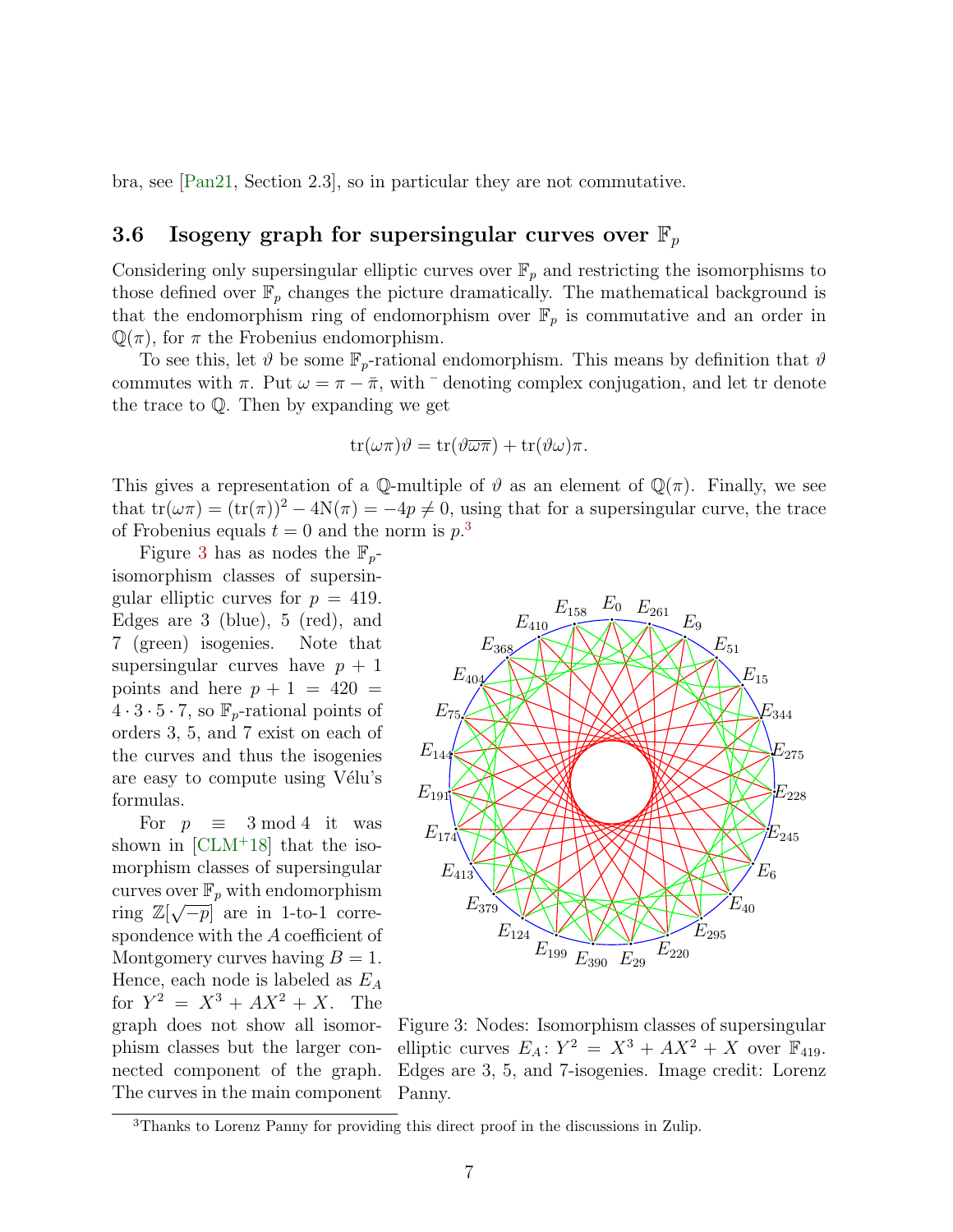are arranged around the circle so

that 3-isogenous curves are adjacent, showing the rim of the volcano of the 3-isogeny graph. The other isogenies are drawn to match this arrangement of isomorphism classes; if stratified, each of them would resemble a rim as well.

Note that each  $E_A$  on the left has  $E_{-A}$  on the right. This is not a coincidence:  $\nu = -1$ is not a square for  $p \equiv 3 \mod 4$  and thus the quadratic twist of  $E_A$  is given by  $-Y^2 =$  $X^3 + AX^2 + X$  $X^3 + AX^2 + X$  $X^3 + AX^2 + X$  which is isomorphic to  $E_{-A}$ :  $Y^2 = X^3 - AX^2 + X$ . Also note that Figure 2 would have identified these two classes as they are isomorphic over a quadratic extension of  $\mathbb{F}_p$ .

The graph also shows how to compute a 9-isogeny as a sequence of 3-isogenies iteratively. Rather than finding a point of order 9 over the starting curve, find one of order 3, compute the domain of that 3-isogeny, find a point of order 3 there, and compute the domain of that 3-isogeny. This means that there is no need to deal with extension fields to compute this sequence. The only requirement is that the second point is chosen so that the second isogeny is not the dual of the first. This gives an easy sense of direction, much unlike in the full graph in Figure [2.](#page-5-1)

This example is stereotypical for the CSIDH construction handled in Section [5:](#page-8-0) 3, 5, and 7 divide  $p+1$  with multiplicity one and this holds for both the curve and its quadratic twist. So for each prime  $\ell$  dividing  $p + 1$  a basis of the  $\ell$ -torsion group can be given consisting of a point  $P = (X_P, Y_P)$  with  $X_P, Y_P \in \mathbb{F}_p$  and a point  $Q = (X_Q, iY_Q)$  with  $X_Q, Y_Q \in \mathbb{F}_p$  and  $i^2 = -1$  in  $\mathbb{F}_p$ . Isogenies from points defined over  $\mathbb{F}_p$  continue in the forward direction (depicted counterclockwise in the graph) while those from points of the shape of Q define isogenies in the backwards direction.

## 4 The CRS system

The CRS system [\[Cou06,](#page-14-0) [RS06\]](#page-15-0) resembles closely the regular Diffie-Hellman key exchange. It uses the overlay of multiple isogeny graphs for the same set of ordinary curves isogenous to one another (when allowing the isomorphism to be over a larger field). The system parameters fix a finite field  $\mathbb{F}_p$ , a starting curve E of known order N, and a set of primes  $\ell_i > 2, 1 \leq i \leq r$ , so that for each of these primes an  $\ell_i$  isogeny can be computed with not too much effort and in a unique manner. For a properly-chosen curve the number of curves isogenous to it are on the order of  $\sqrt{p}$  (more precisely, it is the class number of the endomorphism ring of that curve, see week  $1$   $\vert$ Bia21 $\vert$ ).

For each of the primes  $\ell_i$  Alice picks an exponent  $a_i$  and computes the curve  $E_A$  which is  $\prod \ell_i^{a_i}$  isogenous to E. This is typically computed as a sequence of  $a_1$  isogenies of degree  $\ell_1$ ,  $a_2$  isogenies of degree  $\ell_2$ , etc., see the description in Section [3.6](#page-6-2) for how to compute this piece wise to avoid large extension fields. Computing the next  $\ell_1$  isogeny on  $\varphi_{\ell_1}(E)$ works similar to the computation on E and continues on the rim of the  $\ell_1$  isogeny volcano. Alice's public key is  $E_A$  and her secret key is the exponent vector  $(a_1, a_2, \ldots, a_r)$ .

Similarly, Bob picks  $(b_1, b_2, \ldots, b_r)$  and computes and publishes  $E_B$ .

To check that Bob's key is valid Alice verifies that the number of points on  $E_B$  is N.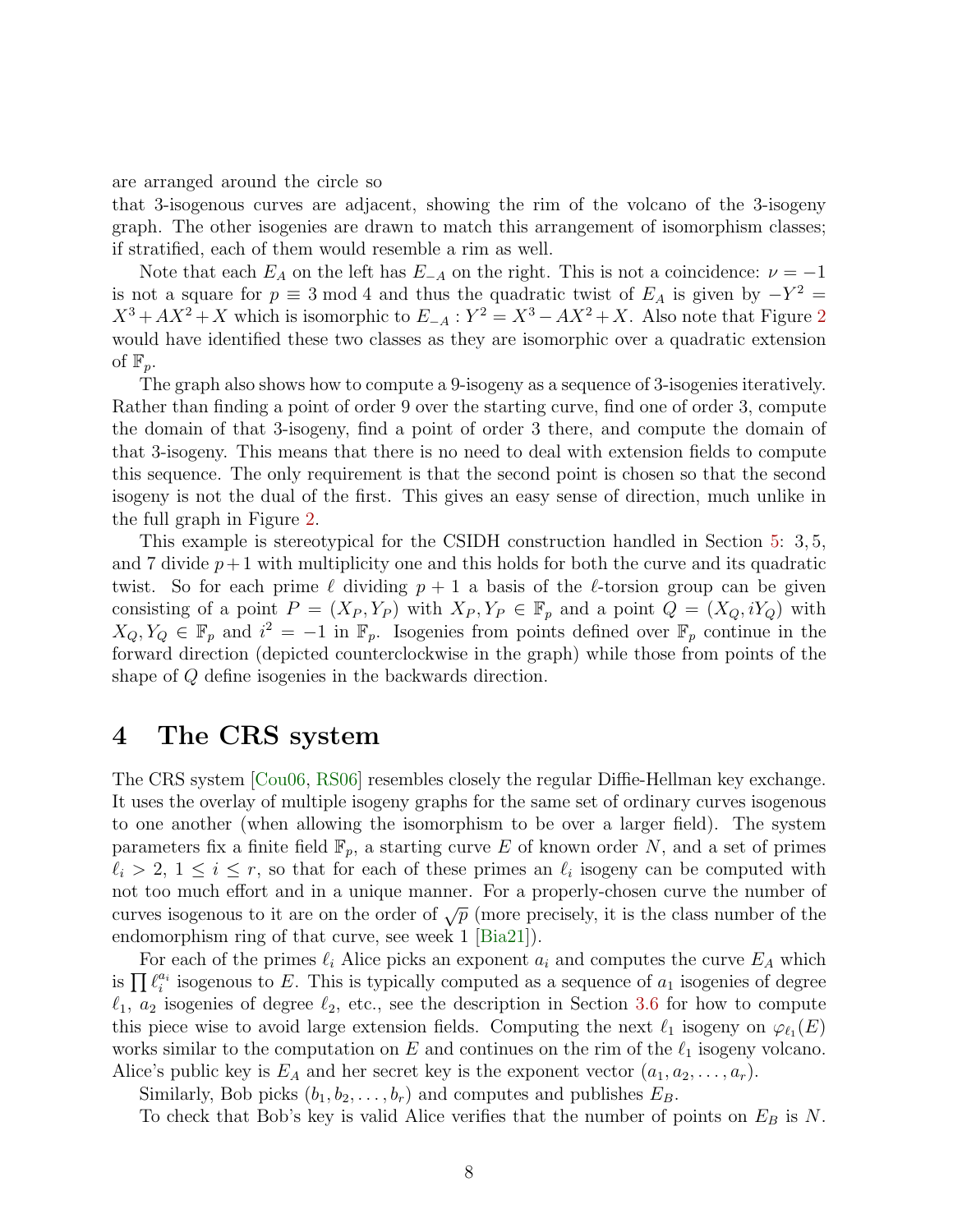Starting from Bob's curve  $E_B$ , Alice computes the curve  $E_{BA}$  which is  $\prod \ell_i^{a_i}$  isogenous to  $E_B$ ; similarly Bob computes the curve  $E_{AB}$  which is  $\prod_i \ell_i^{b_i}$  isogenous to  $E_A$ . The resulting curves are isomorphic because it does not matter whether Alice's or Bob's isogenies are applied first, because the endomorphism ring of ordinary curves is commutative. Thus  $j(E_{BA}) = j(E_{AB})$  and Alice and Bob use a key derived from  $j(E_{BA})$  as their shared secret.

The cost of computing the isogenies depends on the degrees  $\ell_i$  and, when using Vélu's formulas, the extension field of  $\mathbb{F}_p$  over which points of order  $\ell_i$  are defined. If all  $a_i$  are chosen from an interval of size  $m$ , at most  $m<sup>r</sup>$  different curves can be reached. In order to be able to reach all  $\approx \sqrt{p}$  isogenous curves efficiently it is important to overlay multiple isogeny graphs, i.e. choose  $r$  sufficiently large, else a lot more steps are needed. This means that the system cannot stick to primes  $\ell_i$  for which points of order  $\ell_i$  are defined over  $\mathbb{F}_p$ but needs to move to more primes and extension fields. The timing in [\[Sto10\]](#page-16-4) makes the system too slow to be practical, and the security of the chosen parameters was later revised downwards.

In 2018 De Feo, Kieffer, and Smith published [\[DKS18\]](#page-14-7) a new way to construct curves for CRS but even with the many ideas that went into the construction and a large computation the resulting system was slow, yet much faster than earlier ones.

# <span id="page-8-0"></span>5 The CSIDH system

In 2018, Castryck, Lange, Martindale, Panny, and Renes tackled the problem of how to build an efficient CRS-like system, i.e., one in which all isogenies could be defined over the base field. The main observation in their CSIDH [\[CLM](#page-14-6)<sup>+</sup>18] scheme is that the  $\mathbb{F}_p$  endomorphism ring of supersingular curves over  $\mathbb{F}_p$  is commutative, as in the case of ordinary elliptic curves.

CSIDH works with isogenies between  $\mathbb{F}_p$ -isomorphism classes of supersingular curves defined over  $\mathbb{F}_p$ . The number of points on a supersingular curve over  $\mathbb{F}_p$  is  $p+1$  making it very easy to control which isogenies are defined over  $\mathbb{F}_p$  by choosing p appropriately. CSIDH puts  $p = 4\ell_1 \cdot \ell_2 \cdots \ell_r - 1$  for some r and distinct odd primes  $\ell_i$ . This means that the resulting curve has points of order  $\ell_i$  over  $\mathbb{F}_p$  and Vélu's formulas can be used efficiently. Note also that  $p \equiv 3 \mod 4$ , so all considerations from Section [3.6](#page-6-2) apply and the isogeny graph has the beautiful regular structure depicted in Figure [3.](#page-6-1) CSIDH uses isomorphism classes in the largest connected component of the graph, denote this set by Z.

Of course, CSIDH uses much larger p and many more  $\ell_i$  than in that example. The smallest version, CSIDH-512, proposed in [\[CLM](#page-14-6)+18] has  $\log_2 p = 511$  and the  $\ell_i$  in the definition of p being the first 73 odd primes and  $\ell_{74} = 587$  (the smallest prime after  $\ell_{73}$  to make  $4\prod_{i=1} 74\ell_i - 1$  prime).

CSIDH chooses another system parameter  $m$ . The original CSIDH proposal chooses  $r$ and m so that  $(2m+1)^r \approx \sqrt(p)$ . By now many other choices have been proposed taking into account the relative costs of each isogeny as well as balancing pre- and post-quantum security. For CSIDH-512 the choice was  $m = 5$ .

Alice's secret key is the exponent vector  $(a_1, a_2, \ldots, a_r)$  with  $a_i \in [-m, m]$  stating how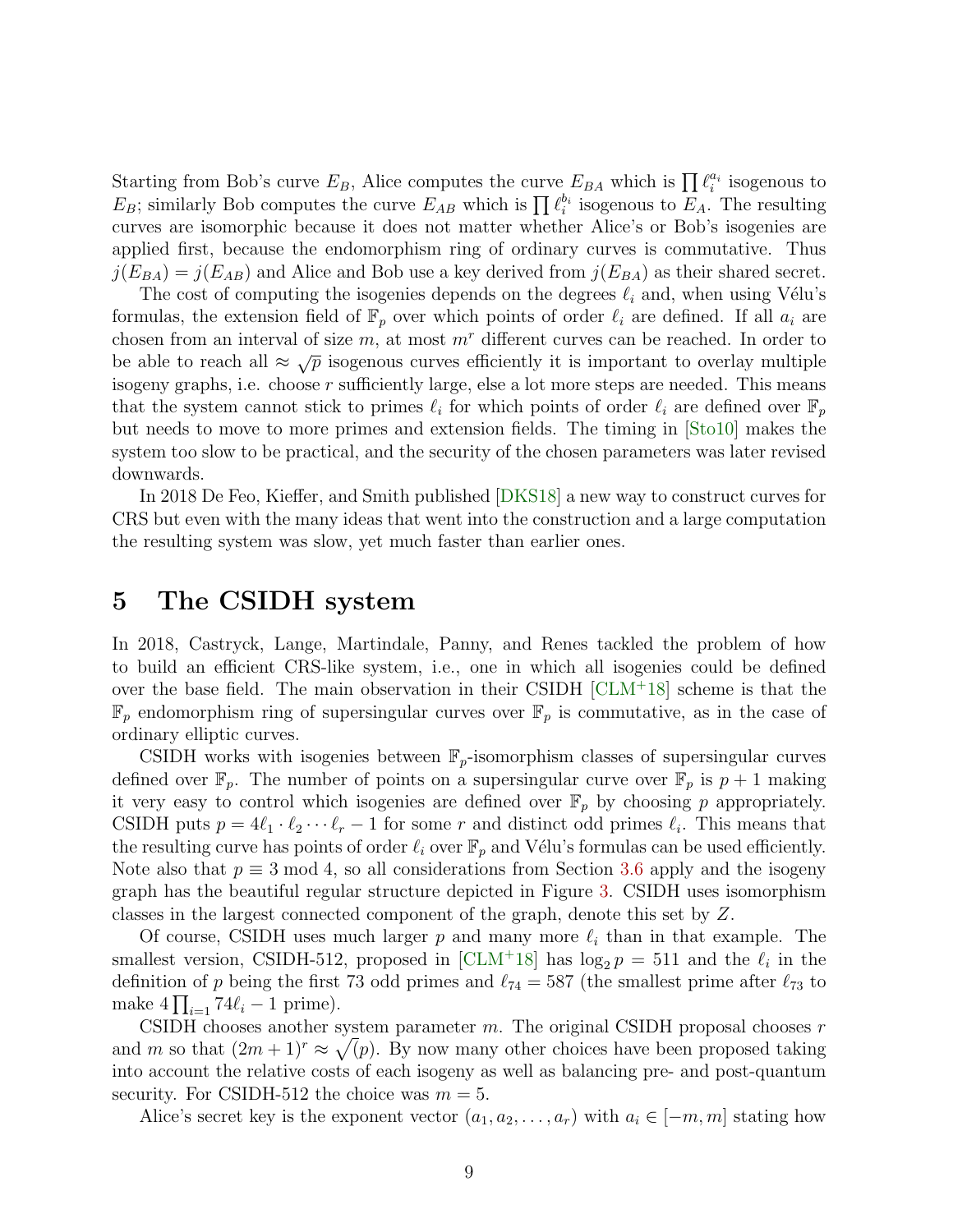many times the  $\ell_i$ -isogeny is computed. A positive exponent  $a_i$  indicates taking points  $P$ over  $\mathbb{F}_p$  of order  $\ell_i$  while a negative one means taking points of the form  $Q = (X_Q, iY_Q)$ , see Section [3.6.](#page-6-2)

To compute her public key, Alice computes the elliptic curve that is reached after  $a_i$ isogenies of degree  $\ell_i$  for  $1 \leq i \leq r$ . As the A coefficient in Montgomery form uniquely determines each  $\mathbb{F}_p$ -isomorphism class, CSIDH uses this coefficient to represent curves and thus Alice's public key is the A coefficient of the resulting curve.

Bob does the same with his exponent vector  $(b_1, b_2, \ldots, b_r)$  and publishes his resulting curve via the Montgomery coefficient  $A'$ .

The shared key of Alice and Bob is the curve reached with  $(a_1 + b_1, a_2 + b_2, \ldots, a_r + b_r)$ which each of them can compute by applying their sequence of isogenies to the other party's public key curve.

## 5.1 Description using ideal class groups

A cleaner description of the mathematics behind CSIDH can be giving using ideal class groups, see [\[Bia21\]](#page-13-1) for details.

The elliptic curves in Z, meaning the main component shown in Figure [3,](#page-6-1) all have  $\mathbb{F}_p$ -endomorphism ring  $\mathcal{O} = \mathbb{Z}[\sqrt{-p}]$ . The ideal class group  $\text{cl}(\mathcal{O})$  of the endomorphism ring acts on  $Z$ . As  $\mathcal O$  is commutative we get a commutative group action.

Let  $\pi$  be the Frobenius endomorphism. The ideal in  $\mathcal O$  above  $\ell_i$  is  $\mathfrak{l}_i = (\ell_i, \pi - 1)$ .

We described moving in the positive direction with an  $\ell_i$ -isogeny as picking a point of order  $\ell_i$  defined over  $\mathbb{F}_p$  as the generator of the kernel. Being defined over  $\mathbb{F}_p$  means invariant under  $\pi$ , i.e., being in ker( $\pi$  – 1). This means that the subgroup corresponding to  $\mathfrak{l}_i$  is  $E[\mathfrak{l}_i] = E(\Phi_p)[\ell_i].$ 

The conjugate of  $\mathfrak{l}_i$  is  $\overline{\mathfrak{l}_i} = (\ell_i, \pi + 1) = \mathfrak{l}_i^{-1}$  $i^{-1}$ . Thus the subgroup corresponding to  $\mathfrak{l}_i$  is  $E[\bar{l}_i] = \{Q \in E[\ell_i] \mid \pi(Q) = -Q\}.$  Note that for a point  $Q = (X_Q, iY_Q)$  with  $X_Q, Y_Q \in \mathbb{F}_p$ the Frobenius is  $(X_Q^p, i^p Y_Q^p) = (X_Q, -iY_Q) = -Q$ , i.e., Frobenius operates by negation, explaining our choice of kernel points for the negative direction.

In this view, Alice's secret key is the ideal class  $\prod_{i=1}^r \mathfrak{l}_i^{a_i}$  and the key space is  $\{\mathfrak{l}_1^{e_1} \cdots \mathfrak{l}_n^{e_n}\}$  $(e_1, ..., e_n)$  is 'short'}  $\subseteq$  cl( $\mathcal{O}$ ). If the structure of  $\mathcal O$  is known it is possible to sample from the entire ideal-class group and use lattice algorithms to find an efficient short representation. With a quantum computer this structure can be computed in polynomial time, however, without one only subexponential algorithms are known and the computation for the CSIDH-512 parameters in [\[BKV19\]](#page-13-2) was a major undertaking and no larger examples have been computed to date.

### 5.2 How to compute the CSIDH group action

Before doing any computation on a public key a user needs to validate it. For CSIDH with keys given by the Montgomery coefficient A this amounts to testing that  $E: Y^2 =$  $X^3 + AX^2 + X$  is supersingular, i.e., that  $\#E(\mathbb{F}_p) = p + 1$ . The factorization of  $p + 1$ is known and by sampling random points on  $E$  one can check quickly that all  $\ell_i$  appear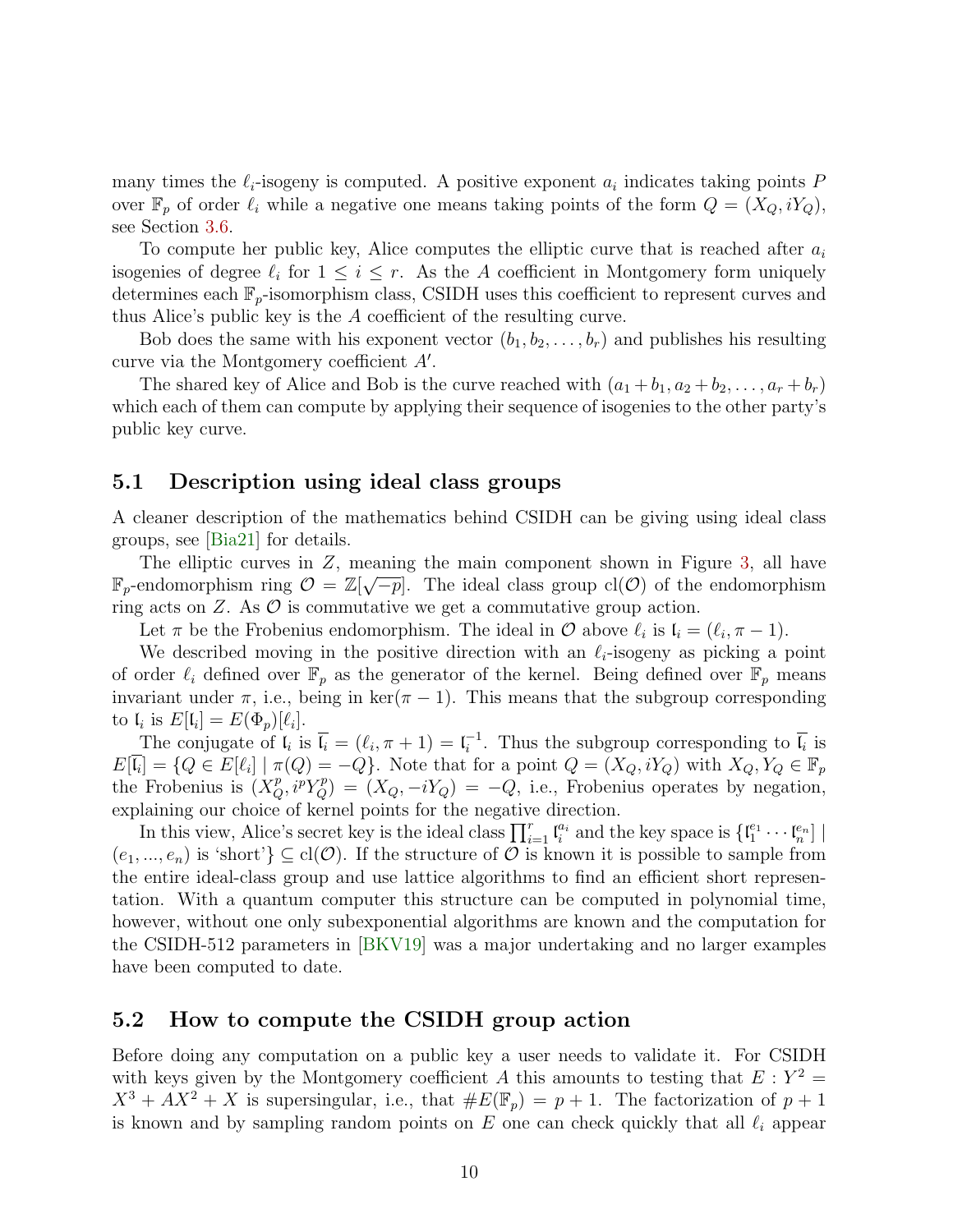in the group order. In fact, one can stop sooner and use the Hasse interval, for details see  $[CLM+18]$  $[CLM+18]$ .

To compute one  $\ell_i$ -isogeny in the positive direction we want to find a point  $P \in$  $E[\ell_i](\mathbb{F}_p)$ . The typical way is to sample a random X coordinate and check whether  $X^3 + AX^2 + X$  is a square in  $\mathbb{F}_p$ , if so complete to a point  $P' = (X, \pm \sqrt{X^3 + AX^2 + X})$ in  $E(\Phi_p)$  and compute  $P = [(p+1)/\ell_i]P'$ . If  $P \neq \infty$  it has order  $\ell_i$ , else start with a fresh choice.

Note that the computations in Vélu's formulas (Section ??) use only the  $X$  coordinate of points, so it is not actually necessary to compute the  $Y$  coordinate of  $P'$  as Montgomery curves have very efficient computations of scalar multiples using only the X coordinate. For most choices of fields it is most efficient to do these computations in projective coordinates avoiding most inversions.

To compute one  $\ell_i$ -isogeny in the negative direction we proceed similarly except for finding an X with  $X^3 + AX^2 + X$  not being a square. A benefit of using X-only arithmetic is that no extension fields appear.

The CSIDH authors noticed that a lot of time is spent on finding points and doing scalar multiplications  $[(p+1)/\ell_i]P'$ . It is unavoidable to sample a new point for each of the  $a_i$  isogenies of degree  $\ell_i$  but one can use a point a point T of order 15 on the first curve to compute a 3-isogeny followed by a 5-isogeny by first taking  $[5]T$  as kernel to compute  $\varphi_3: E \to E'$ , then computing  $T' = \varphi_5(T)$  on E' and using T' as kernel compute  $\varphi_5: E' \to E''$ . Note that the application of  $\varphi_3$  means that T' has order 5. CSIDH thus merges computations for all  $\ell_i$  that have the same sign in their exponent.

The following Algorithm [1](#page-10-0) is taken from [\[CLM](#page-14-6)+18]. Algorithm 1: Evaluating the class-group action.

<span id="page-10-0"></span>**Input:**  $A \in \mathbb{F}_p$  and a list of integers  $(e_1, e_2, \ldots, e_n)$ . **Output:** A' such that  $[\mathfrak{l}_1^{e_1} \cdots \mathfrak{l}_n^{e_n}]E_A = E_{A'}$  (where  $E_{A'} : Y^2 = X^3 + A'X^2 + X$ ). While some  $e_i \neq 0$  do Sample a random  $x \in \mathbb{F}_p$ . Set  $s \leftarrow +1$  if  $x^3 + Ax^2 + x$  is a square in  $\mathbb{F}_p$ , else  $s \leftarrow -1$ . Let  $S = \{i \mid e_i \neq 0, \text{ sign}(e_i) = s\}$ . If  $S = \emptyset$  then start over with a new x.

Let  $k \leftarrow \prod_{i \in S} \ell_i$  and compute  $T \leftarrow [(p+1)/k]P$ .

For each  $i \in S$  do

Compute  $R \leftarrow [k/\ell_i]T$ . If  $R = \infty$  then skip this *i*.

Compute an isogeny  $\varphi: E_A \to E'_A$ :  $y^2 = x^3 + A'x^2 + x$  with ker  $\varphi = R$ .

Set 
$$
A \leftarrow A'
$$
,  $T \leftarrow \varphi(T)$ ,  $k \leftarrow k/\ell_i$ , and finally  $e_i \leftarrow e_i - s$ .

### Return A.

As pointed out in [\[CLM](#page-14-6)<sup>+</sup>18] this computation is highly irregular and timing can give information on how often each  $\ell_i$ -isogeny is used, thus leaking the exponent vector  $(e_1, e_2, \ldots, e_r)$ . Note that since 2018 many improvements to this basic approach have appeared, including versions that can be used for constant-time implementations, see weeks 10 and 11 for details.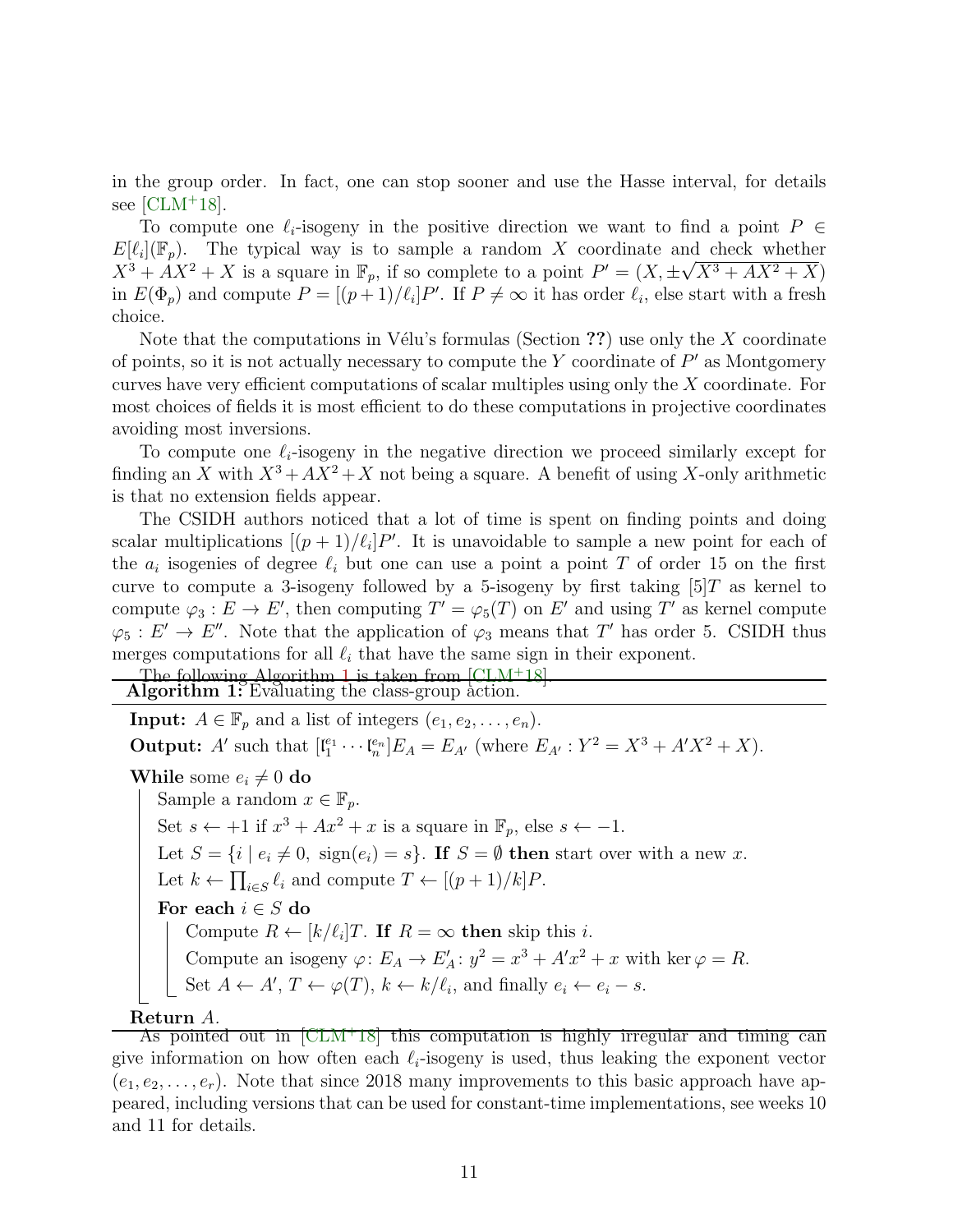# 6 Security analysis of CRS and CSIDH

For CRS and CSIDH, an attacker is confronted with the problem of finding  $E_{AB}$  given E,  $E_A$ , and  $E_B$ . Analogous to the situation of discrete logarithms and Diffie-Hellman, there is no known attack faster than computing Alice's or Bob's secret isogeny to get  $E_{AB}$ .

Obviously, the number of keys has to be large enough to protect against brute force searches or their more intelligent meet-in-the-middle variants. These search for the key in time square-root of the search space, so in roughly  $\sqrt[4]{p}$  if the key space is large enough so that all isogenous curves can be reached.

A quantum attacker can use the attack by Childs, Jao, and Soukharev [\[CJS14\]](#page-14-3) which requires a subexponential number of calls to an oracle which compute isogenies in quantum superposition. A recent analysis [\[BLMP19\]](#page-13-3) for the case of CSIDH shows that the cost of each such oracle call contributes significantly to the cost of the attack so that for low security levels the main concern is to defend against the above non-quantum attacks. Recent papers [\[BS20,](#page-14-8) [Pei20\]](#page-15-6) have focused on the number of oracle calls and improving Kuperberg's algorithm, see week 8.

## 7 The SIDH system

The SIDH system [\[JF11,](#page-15-3) [DFJP14\]](#page-14-9) uses isomorphism classes of supersingular curves over  $\mathbb{F}_{p^2}$ . The number of points  $\#E(\mathbb{F}_{p^2}) = p^2 - t + 1$  has  $t \in [-2p, 2p]$  and  $t \equiv 0 \mod p$ , thus  $t \in \{-2p, -p, 0, p, 2p\}$ . Of these, the isomorphism classes considered in crypto have  $t = -2p$ , thus  $\#E(\mathbb{F}_{p^2}) = (p+1)^2$ . Given that the isomorphism classes are considered over extension fields, a curve and its quadratic twist land in the same isomorphism class. Thus the j-invariant refers to two curves, one with  $(p+1)^2$  points, which is the one we consider in the sequel, and its twist with  $(p-1)^2$  points.

The graph of 2 and 3-isogenies in that case looks like in Figure [2.](#page-5-1) Choosing  $p = 2^{n_A}3^{n_B} -$ 1 and  $E: Y^2 = X^3 + X$  as starting curve means that the curves have  $(p+1)^2 = 2^{2n_A}3^{2n_B}$ points and that all  $2^{2n_A}-1$  points of order  $2^{n_A}$  and all  $3^{2n_B}-1$  of order  $3^{n_B}$  are defined over  $\mathbb{F}_{p^2}$ . Computing degree  $2^{n_A}$  or  $3^{n_B}$ -isogenies is very efficient using Vélu's formulas as the kernels are subgroups defined over  $\mathbb{F}_{p^2}$ . The same holds for all curves in the graph. The parameters are chosen so that  $2^{n_A} \approx 3^{n_B} \approx \sqrt{p}$ . Here and in the following A and B simply stand for Alice and Bob and are not related to the coefficients of curves in Montgomery form.

In SIDH, Alice works with  $2^{n_A}$  isogenies and Bob works with  $3^{n_B}$  isogenies. Note that unlike in CRS and CSIDH the degrees are known publicly, but there are about  $\sqrt{p}$  choices left because of all the directions; to see this we need to look at the number of choices for a kernel of these maps. The points of order  $2^{n_A}$  form a space of dimension two, we can find points  $P_A$  and  $Q_A$  of order  $2^{n_A}$  with  $Q_A \neq \langle P_A \rangle$ . Then the subgroups of order  $2^{n_A}$ are given by  $\langle P_A \rangle$ ,  $\langle P_A + Q_A \rangle$ ,  $\langle P_A + 2Q_A \rangle$ , ...,  $\langle P_A + (2^{n_A} - 1)Q_A \rangle$  and  $\langle Q_A \rangle$ ; each of these subgroups determines a unique  $2^{n_A}$  isogeny.

The system parameters for SIDH are p and E as above, a basis  $P_A, Q_A$  of the points of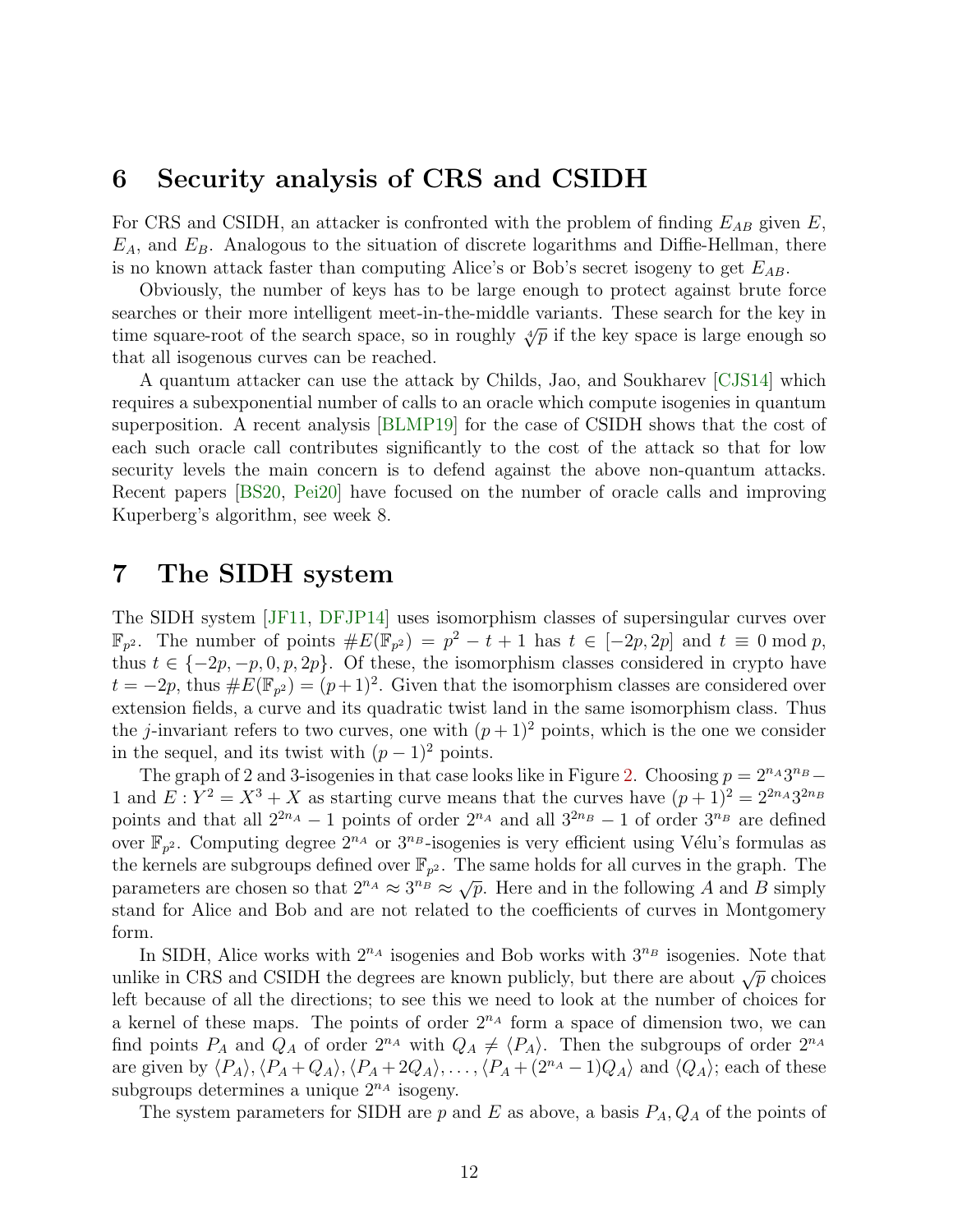order  $2^{n_A}$  on E, and similarly a basis  $P_B, Q_B$  of the points of order  $3^{n_B}$  on E.

Alice picks a secret  $0 \le a < 2^{n_A}$ , computes  $T_A = P_A + aQ_A$  and the isogeny  $\varphi_A$ with kernel  $\langle T_A \rangle$ , landing at  $E_A$ , which is (part of) her public key. Similarly, Bob picks a secret  $0 \leq b < 3^{n_B}$ , computes  $T_B = P_B + bQ_B$  and the isogeny  $\varphi_B$  with kernel  $\langle T_B \rangle$  to  $E_B$ . In SIDH isomorphism classes are represented by the *j*-invariants, a suitable choice as isomorphisms over extensions of  $\mathbb{F}_{p^2}$  are considered

One difficulty in defining this system is that Alice cannot compute an isogeny  $\varphi'_A$  on  $E_B$  that matches  $\varphi_A$  translated by  $\varphi_B$  without having more information on  $\varphi_B$ , but  $\varphi_B$  is Bob's secret, so cannot be given to Alice. The way out found by Jao and De Feo [\[JF11\]](#page-15-3) is to include additional points in the public keys of Alice and Bob, namely Bob also computes and publishes  $\varphi_B(P_A)$  and  $\varphi_B(Q_A)$ . With that information, Alice can compute  $T_A' =$ 



Figure 4: SIDH key exchange for Alice and Bob.

 $\varphi_B(P_A) + a\varphi_B(Q_A) = \varphi(T_A)$  and the isogeny  $\varphi'_A$  with kernel  $\langle T'_A \rangle$ , landing at  $E_{BA}$ . The use of the image points means that  $E_{BA}$  and Bob's  $E_{AB}$  are isomorphic. SIDH uses the j-invariant of the resulting curve to compute a shared key.

In summary, Alice's secret key is a and her public key is  $(E_A, \varphi_A(P_B), \varphi_A(Q_B))$ . Bob's secret key is b and his public key is  $(E_B, \varphi_B(P_A), \varphi_B(Q_A)).$ 

Computing  $\varphi_A$  in one go would be very inefficient because the cost grows linearly with the degree and  $\varphi_A$  has degree  $2^{n_A}$ . Hence, SIDH decomposes this  $2^{n_A}$  isogeny into  $n_A$ computations of 2 isogenies. These start with a 2 isogeny  $\varphi_2$  with kernel  $\langle 2^{n_A-1}T_A \rangle$  and compute the image  $\varphi_2(T_A)$ , which is a point of order  $2^{n_A-1}$  on a 2-isogenous curve, so that computing  $\varphi_A$  is the same as computing  $\varphi_2$  followed by a  $2^{n_A-1}$  isogeny with kernel  $\langle \varphi_2(T_A) \rangle$ . This is the same approach as described in [\[Pan21,](#page-15-4) Section 2.2.3]. Likewise, the images of  $P_B$  and  $Q_B$  are pushed through the 2 isogenies. A fast sequence of steps is proposed in [\[DFJP14\]](#page-14-9) to reduce the cost of this computation.

One problem, recognized by [\[GPST16\]](#page-14-4), is that Alice cannot validate the key she receives from Bob. An evil Bob can perform a reaction attack on Alice to learn a by sending her malformed public keys, e.g. sending  $(E_B, \varphi_B(P_A), \varphi_B(Q_A) + 2^{n_A-1} \varphi_B(P_A))$  has Alice compute the same *j*-invariant as Bob if and only if a is even (because then  $T_A' = \varphi_B(P_A) +$  $a\varphi_B(Q_A) = \varphi_B(P_A) + a(\varphi_B(Q_A) + 2^{n_A-1}\varphi_B(P_A))$  as  $2^{n_A}\varphi_B(P_A) = \infty_B$ , learning one bit of Alice's secret. See Section [9](#page-13-4) and talks in week 5 for how to deal with this issue and week 6 for details on the attack.

# 8 Security analysis of SIDH

For SIDH an attacker is confronted with the problem of finding  $E_{AB}$  given  $E, E_A, \varphi_A(P_B)$ ,  $\varphi_A(Q_B)$ ,  $E_B$ ,  $\varphi_B(P_A)$ , and  $\varphi_B(Q_A)$ . The additional points have raised some concern but no attack for balanced  $2^{n_A} \approx 3^{n_B}$ , such as the parameters proposed in SIKE (see below), is known; see also the talk on torsion-point attacks in week 6.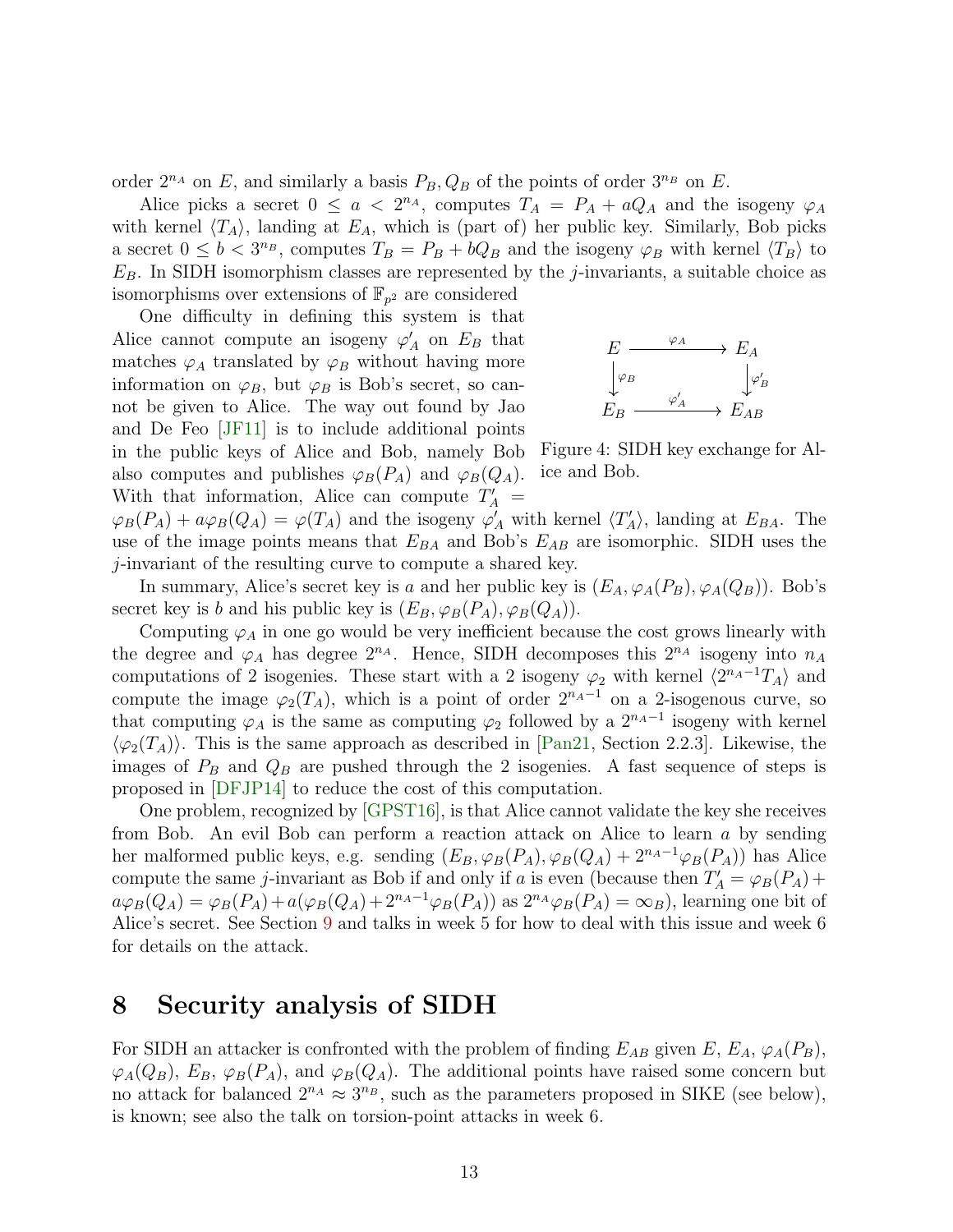Alice's and Bob's key spaces have size  $\approx \sqrt{p}$ , so meet-in-the-middle attacks run in time roughly  $\sqrt[4]{p}$ . Analysis [\[ACC](#page-13-5)<sup>+</sup>18] has shown that the cost of these attacks is typically underestimated, meaning that smaller parameters would offer sufficient security, see week 6 for details.

On the quantum side, similarly [\[JS19\]](#page-15-7) showed that the attack costs of the so-called claw finding attack with  $\sqrt[6]{p}$  underestimate security when taking into account the full cost of quantum computation (RAM model) so that choosing parameters to protect against non-quantum attacks suffices to remain secure against quantum attackers, see week 8.

# <span id="page-13-4"></span>9 Complete instantiations of isogeny-based encryption

The only isogeny-based submission to the NIST competition is SIKE [\[JAC](#page-15-8)<sup>+</sup>] by Jao, Azarderakhsh, Campagna, Costello, De Feo, Hess, Jalali, Koziel, LaMacchia, Longa, Naehrig, Renes, Soukharev, and Urbanik. SIKE is based on SIDH and uses a transformation to achieve CCA security and prove that ciphertexts are properly generated. Of the candidates that advanced to the second round, SIKE has the smallest public keys and the smallest combined size of message and public key.

SIDH for use in TLS 1.3 has been tested by Cloudflare [https://blog.cloudflare.](https://blog.cloudflare.com/sidh-go/) [com/sidh-go/](https://blog.cloudflare.com/sidh-go/) in a hybrid construct with regular elliptic-curve cryptography.

# References

- <span id="page-13-5"></span>[ACC+18] Gora Adj, Daniel Cervantes-Vázquez, Jesús-Javier Chi-Domínguez, Alfred Menezes, and Francisco Rodríguez-Henríquez. On the cost of computing isogenies between supersingular elliptic curves. In SAC, volume 11349 of Lecture Notes in Computer Science, pages 322–343. Springer, 2018.
- <span id="page-13-1"></span>[Bia21] Jean-Francois Biasse. Ideal class groups, 2021. [http://www.usf-crypto.org/](http://www.usf-crypto.org/class-groups/) [class-groups/](http://www.usf-crypto.org/class-groups/).
- <span id="page-13-2"></span>[BKV19] Ward Beullens, Thorsten Kleinjung, and Frederik Vercauteren. Csi-fish: Efficient isogeny based signatures through class group computations. In ASI-ACRYPT (1), volume 11921 of Lecture Notes in Computer Science, pages 227– 247. Springer, 2019.
- <span id="page-13-0"></span>[BL07] Daniel J. Bernstein and Tanja Lange. Faster addition and doubling on elliptic curves. In ASIACRYPT, volume 4833 of Lecture Notes in Computer Science, pages 29–50. Springer, 2007.
- <span id="page-13-3"></span>[BLMP19] Daniel J. Bernstein, Tanja Lange, Chloe Martindale, and Lorenz Panny. Quantum circuits for the CSIDH: optimizing quantum evaluation of isogenies. In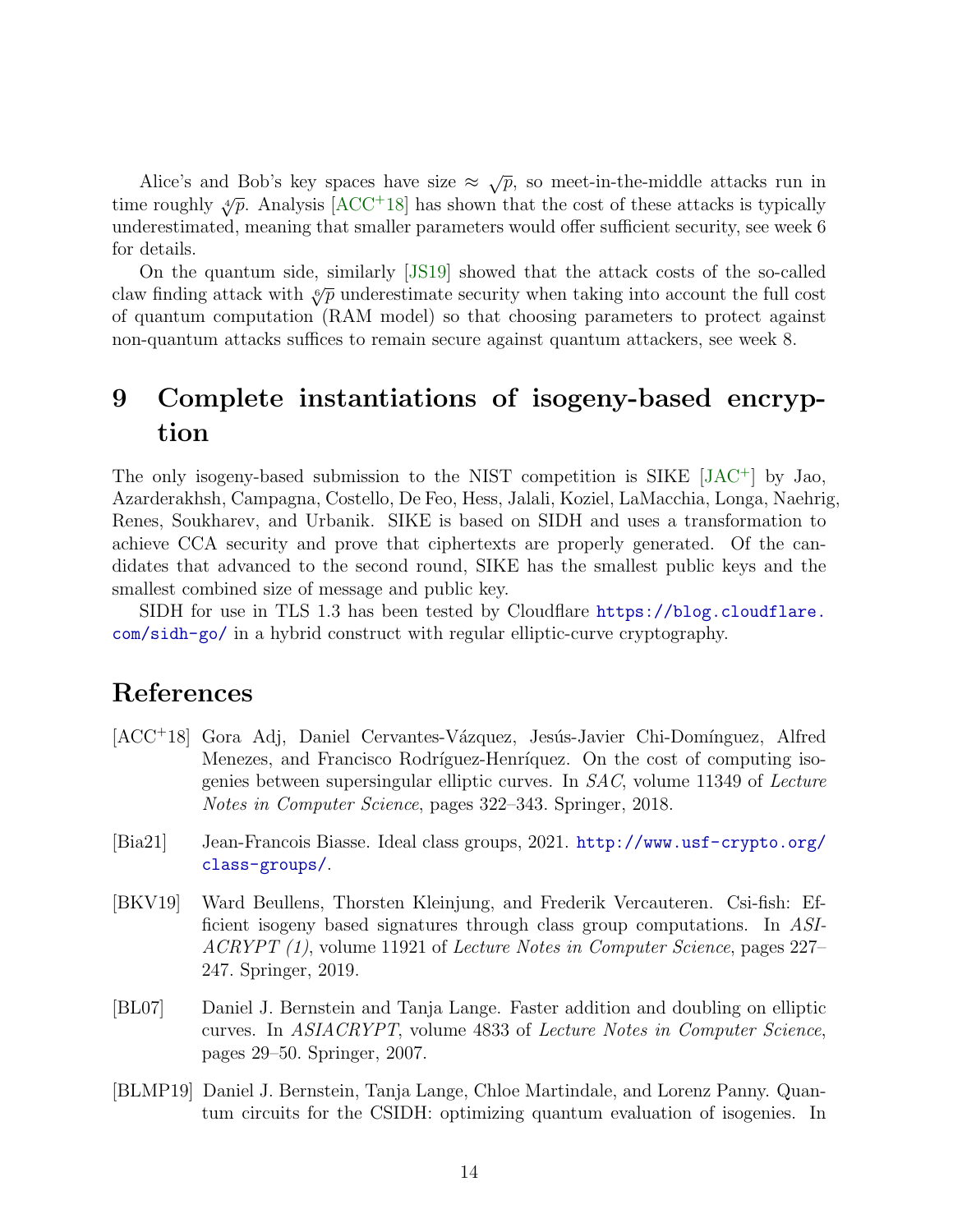EUROCRYPT, Lecture Notes in Computer Science, page to appear. Springer, 2019. <https://ia.cr/2018/1059>.

- <span id="page-14-8"></span>[BS20] Xavier Bonnetain and André Schrottenloher. Quantum security analysis of CSIDH. In EUROCRYPT (2), volume 12106 of Lecture Notes in Computer Science, pages 493–522. Springer, 2020.
- <span id="page-14-2"></span>[CGL09] Denis Xavier Charles, Eyal Z. Goren, and Kristin E. Lauter. Cryptographic hash functions from expander graphs. J. Cryptology, 22(1):93–113, 2009. <https://ia.cr/2006/021>.
- <span id="page-14-3"></span>[CJS14] Andrew M. Childs, David Jao, and Vladimir Soukharev. Constructing elliptic curve isogenies in quantum subexponential time. J. Mathematical Cryptology, 8(1):1–29, 2014. <https://arxiv.org/abs/1012.4019>.
- <span id="page-14-6"></span>[CLM<sup>+</sup>18] Wouter Castryck, Tanja Lange, Chloe Martindale, Lorenz Panny, and Joost Renes. CSIDH: An efficient post-quantum commutative group action. In ASI-ACRYPT, volume 11274 of Lecture Notes in Computer Science, pages 395–427. Springer, 2018. <https://ia.cr/2018/383>.
- <span id="page-14-0"></span>[Cou06] Jean-Marc Couveignes. Hard Homogeneous Spaces, 2006. IACR Cryptology ePrint Archive 2006/291. <https://ia.cr/2006/291>.
- <span id="page-14-9"></span>[DFJP14] Luca De Feo, David Jao, and Jérôme Plût. Towards quantum-resistant cryptosystems from supersingular elliptic curve isogenies. Journal of Mathematical  $Cryptology, 8(3):209-247, 2014.$  IACR Cryptology ePrint Archive 2011/506. <https://ia.cr/2011/506>.
- <span id="page-14-7"></span>[DKS18] Luca De Feo, Jean Kieffer, and Benjamin Smith. Towards practical key exchange from ordinary isogeny graphs. In ASIACRYPT, volume 11274 of Lecture Notes in Computer Science, pages 365–394. Springer, 2018. [https:](https://ia.cr/2018/485) [//ia.cr/2018/485](https://ia.cr/2018/485).
- <span id="page-14-5"></span>[FO99] Eiichiro Fujisaki and Tatsuaki Okamoto. Secure integration of asymmetric and symmetric encryption schemes. In CRYPTO, volume 1666 of Lecture Notes in Computer Science, pages 537–554. Springer, 1999.
- <span id="page-14-1"></span>[GHS02] Steven D. Galbraith, Florian Hess, and Nigel P. Smart. Extending the GHS Weil descent attack. In EUROCRYPT, volume 2332 of Lecture Notes in Computer Science, pages 29–44. Springer, 2002.
- <span id="page-14-4"></span>[GPST16] Steven D. Galbraith, Christophe Petit, Barak Shani, and Yan Bo Ti. On the security of supersingular isogeny cryptosystems. In ASIACRYPT (1), volume 10031 of Lecture Notes in Computer Science, pages 63–91. Springer, 2016. IACR Cryptology ePrint Archive 2016/859. <https://ia.cr/2016/859>.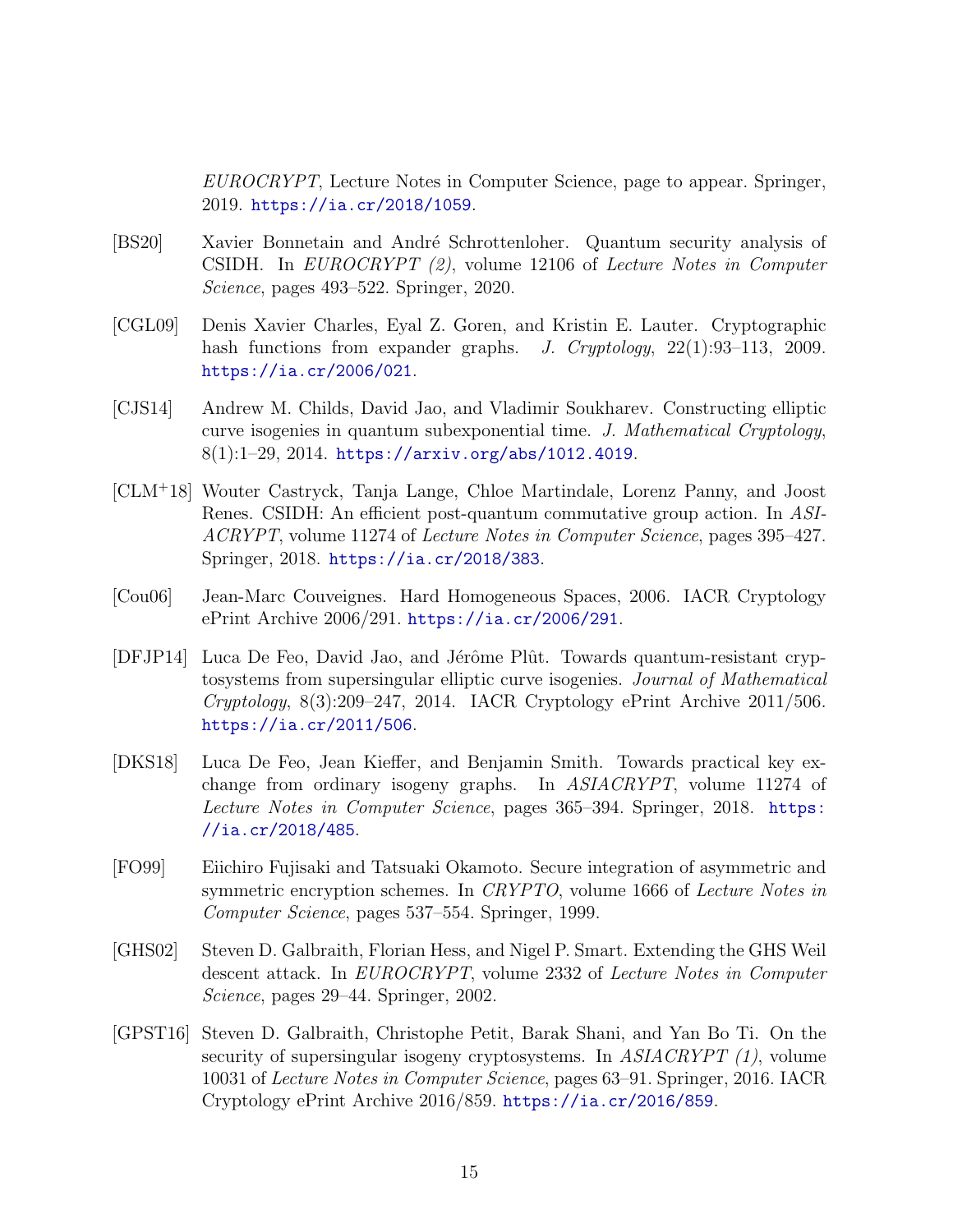- <span id="page-15-8"></span>[JAC<sup>+</sup>] David Jao, Reza Azarderakhsh, Matthew Campagna, Craig Costello, Luca De Feo, Basil Hess, Amir Jalali, Brian Koziel, Brian LaMacchia, Patrick Longa, Michael Naehrig, Joost Renes, Vladimir Soukharev, and David Urbanik. SIKE. Submission to [\[Nat16\]](#page-15-9). <http://sike.org>.
- <span id="page-15-3"></span>[JF11] David Jao and Luca De Feo. Towards quantum-resistant cryptosystems from supersingular elliptic curve isogenies. In PQCrypto, volume 7071 of Lecture Notes in Computer Science, pages 19–34. Springer, 2011. [https://eprint.](https://eprint.iacr.org/2011/506/20110918:024142) [iacr.org/2011/506/20110918:024142](https://eprint.iacr.org/2011/506/20110918:024142).
- <span id="page-15-1"></span>[JMV05] David Jao, Stephen D. Miller, and Ramarathnam Venkatesan. Do all elliptic curves of the same order have the same difficulty of discrete log? In ASI-ACRYPT, volume 3788 of Lecture Notes in Computer Science, pages 21–40. Springer, 2005. <https://ia.cr/2004/312>.
- <span id="page-15-7"></span>[JS19] Samuel Jaques and John M. Schanck. Quantum cryptanalysis in the RAM model: Claw-finding attacks on SIKE. Cryptology ePrint Archive, Report 2019/103, 2019. <https://ia.cr/2019/103>.
- <span id="page-15-2"></span>[Kup05] Greg Kuperberg. A subexponential-time quantum algorithm for the dihedral hidden subgroup problem.  $SIAM$  J. Comput.,  $35(1):170-188$ , 2005. [https:](https://arxiv.org/abs/quant-ph/0302112) [//arxiv.org/abs/quant-ph/0302112](https://arxiv.org/abs/quant-ph/0302112).
- <span id="page-15-10"></span>[Lan20] Tanja Lange. SD8 (Post-Quantum Cryptography) – Part 6: Isogeny-Based Cryptography. Technical Report N 2274, ISO/IEC JTC 1/SC 27/WG 2, 2020. [https://www.din.de/resource/blob/721042/](https://www.din.de/resource/blob/721042/4f1941ac1de9685115cf53bc1a14ac61/sc27wg2-sd8-data.zip) [4f1941ac1de9685115cf53bc1a14ac61/sc27wg2-sd8-data.zip](https://www.din.de/resource/blob/721042/4f1941ac1de9685115cf53bc1a14ac61/sc27wg2-sd8-data.zip).
- <span id="page-15-5"></span>[Mon87] Peter L. Montgomery. Speeding the Pollard and elliptic curve methods of factorization. Mathematics of Computation, 48(177):243–264, 1987.
- <span id="page-15-9"></span>[Nat16] National Institute of Standards and Technology. Postquantum cryptography standardization, December 2016. [https:](https://csrc.nist.gov/Projects/Post-Quantum-Cryptography/Post-Quantum-Cryptography-Standardization) [//csrc.nist.gov/Projects/Post-Quantum-Cryptography/](https://csrc.nist.gov/Projects/Post-Quantum-Cryptography/Post-Quantum-Cryptography-Standardization) [Post-Quantum-Cryptography-Standardization](https://csrc.nist.gov/Projects/Post-Quantum-Cryptography/Post-Quantum-Cryptography-Standardization).
- <span id="page-15-4"></span>[Pan21] Lorenz Panny. Elliptic curves and isogenies: The good bits, 2021. [https:](https://yx7.cc/docs/misc/isog_bristol_notes.pdf) [//yx7.cc/docs/misc/isog\\_bristol\\_notes.pdf](https://yx7.cc/docs/misc/isog_bristol_notes.pdf).
- <span id="page-15-6"></span>[Pei20] Chris Peikert. He gives c-sieves on the CSIDH. In EUROCRYPT (2), volume 12106 of Lecture Notes in Computer Science, pages 463–492. Springer, 2020.
- <span id="page-15-0"></span>[RS06] Alexander Rostovtsev and Anton Stolbunov. Public-key cryptosystem based on isogenies, 2006. IACR Cryptology ePrint Archive 2006/145. [https://ia.](https://ia.cr/2006/145) [cr/2006/145](https://ia.cr/2006/145).